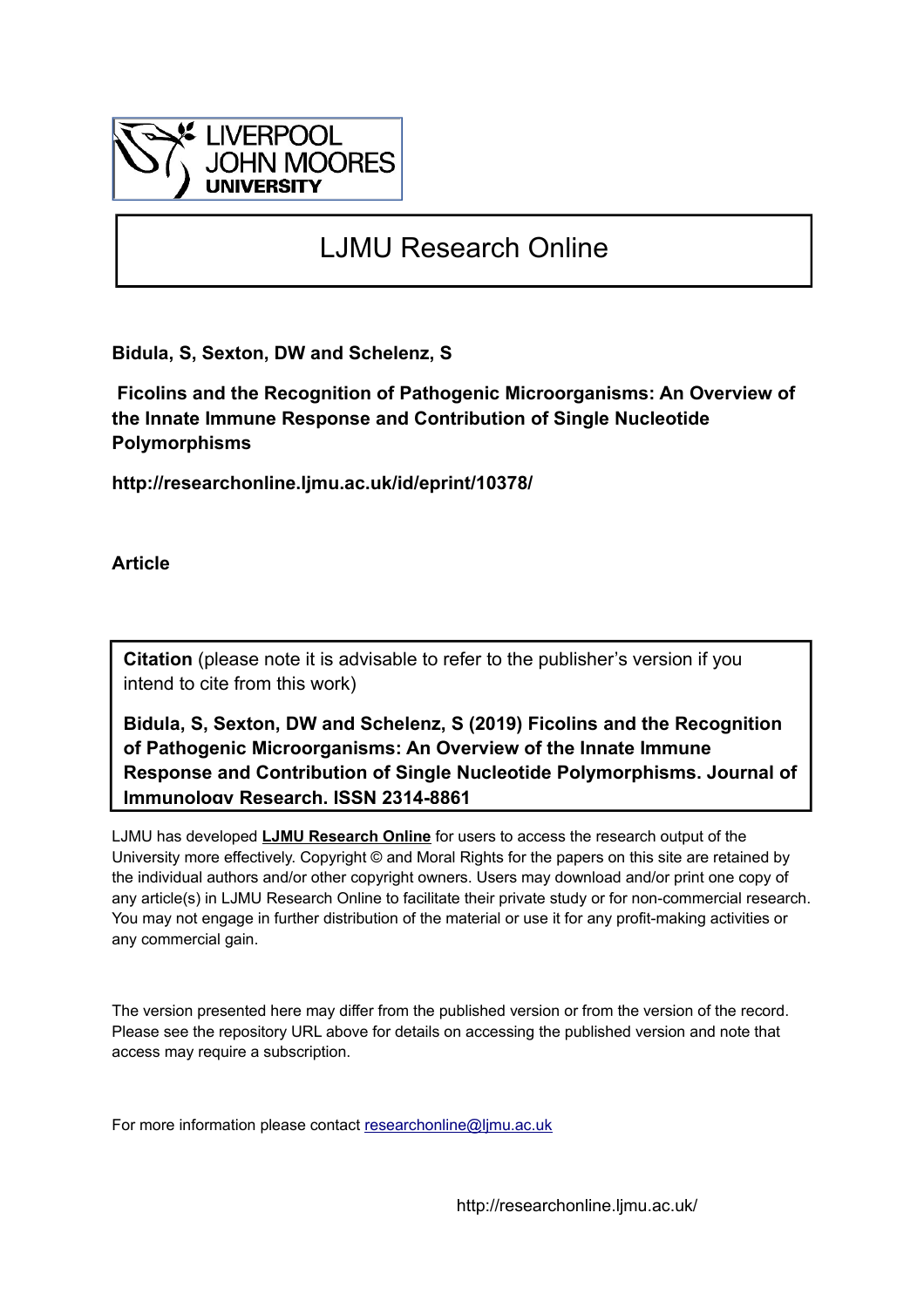## Review Article

## Ficolins and the Recognition of Pathogenic Microorganisms: An Overview of the Innate Immune Response and Contribution of Single Nucleotide Polymorphisms

Stefan Bidula **D**[,](http://orcid.org/0000-0003-3344-3150) Darren W. Sexton **D**, <sup>2</sup> and Silke Schelenz<sup>3</sup>

<sup>1</sup>School of Pharmacy, University of East Anglia, Norwich Research Park, Norwich NR4 7TJ, UK  $^2$ School of Pharmacy and Biomolecular Science, Liverpool John Moores University, Byrom Street, Liverpool, L3 3AF, UK  $^3$ Department of Microbiology, Royal Brompton Hospital, Sydney Street, London SW3 6NP, UK

Correspondence should be addressed to Stefan Bidula; s.bidula@uea.ac.uk

Received 31 July 2018; Revised 29 November 2018; Accepted 24 December 2018; Published 5 February 2019

Academic Editor: Eirini Rigopoulou

Copyright © 2019 Stefan Bidula et al. This is an open access article distributed under the [Creative Commons Attribution License](https://creativecommons.org/licenses/by/4.0/), which permits unrestricted use, distribution, and reproduction in any medium, provided the original work is properly cited.

Ficolins are innate pattern recognition receptors (PRR) and play integral roles within the innate immune response to numerous pathogens throughout the circulation, as well as within organs. Pathogens are primarily removed by direct opsonisation following the recognition of cell surface carbohydrates and other immunostimulatory molecules or via the activation of the lectin complement pathway, which results in the deposition of C3b and the recruitment of phagocytes. In recent years, there have been a number of studies implicating ficolins in the recognition and removal of numerous bacterial, viral, fungal, and parasitic pathogens. Moreover, there has been expanding evidence highlighting that mutations within these key immune proteins, or the possession of particular haplotypes, enhance susceptibility to colonization by pathogens and dysfunctional immune responses. This review will therefore encompass previous knowledge on the role of ficolins in the recognition of bacterial and viral pathogens, while acknowledging the recent advances in the immune response to fungal and parasitic infections. Additionally, we will explore the various genetic susceptibility factors that predispose individuals to infection.

#### 1. Introduction

Ficolins are innate pattern recognition receptors (PRRs) similar to the collectin, the mannose-binding lectin (MBL), and the surfactant proteins (SP). Like the collectins, ficolins consist of an N-terminal rich in cysteine residues, a collagen-like domain composed of glycine-X-Y repeats, and a neck region. However, in the ficolins, the carbohydrate-recognition domain (CRD) of the collectins is replaced by a C-terminal fibrinogen-like domain (FBG; Figure [1\(a\)](#page-2-0)). In their native form, ficolin monomers assemble to form trimers via their collagen-like domains, before further assembling into oligomeric bouquet-like structures of between 4 and 6 trimers. In humans, there are three ficolins termed M-, L-, and H-ficolin (also referred to as ficolin-1, ficolin-2, and ficolin-3) whereas rodents only possess two, termed ficolin-A and -B, which are the orthologues of human L- and M-ficolin, respectively. The H-ficolin gene is present in rodents as a pseudogene [[1\]](#page-9-0).

Ficolins function within innate immunity via the recognition of pathogen-associated molecular patterns (PAMPs) on microbial pathogens. Binding to acetylated polysaccharides on microbial pathogens, in particular N-acetylglucosamine (GlcNAc) and N-acetylgalactosamine (GalNAc), is a common characteristic shared amongst the ficolins. However, ficolins have also been observed to recognise specific microbial patterns such as sialic acid, lipopolysaccharides, bacterial peptidoglycan, and fungal 1,3-*β*-D-glucan [[2](#page-9-0)–[6](#page-9-0)]. Following the recognition of cell surface structures during infection, ficolins can function as opsonins, potentiating the functions of leukocytes and the lung epithelium [\[7](#page-9-0)–[9\]](#page-9-0).

To date, all of the human and rodent ficolins have been observed to activate the lectin-complement pathway (Figures [1\(b\)](#page-2-0) and [1\(](#page-2-0)c)) following the association with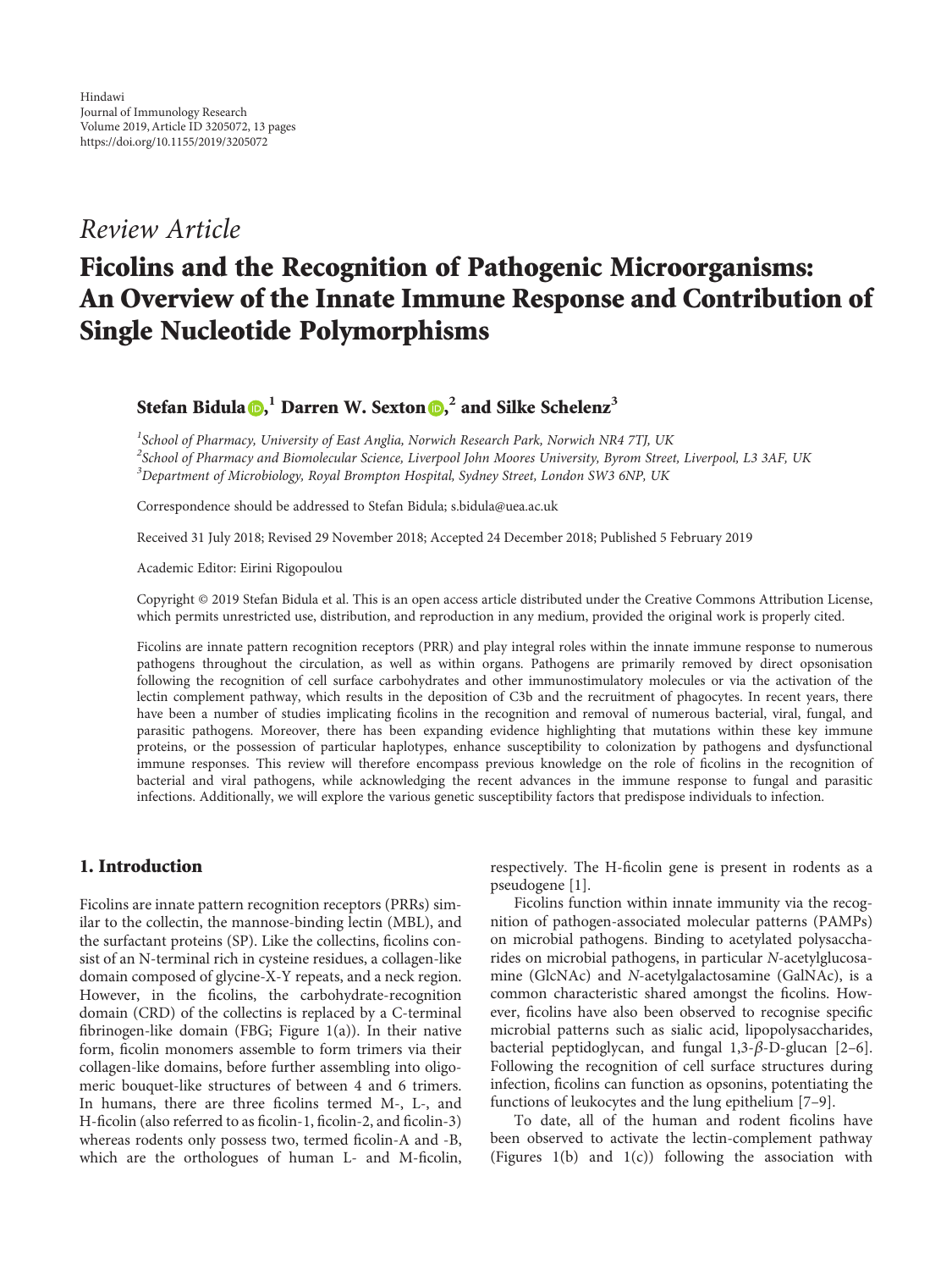<span id="page-2-0"></span>

FIGURE 1: Ficolin structure and the lectin complement pathway. (a) MBL is composed of a cysteine-rich region, a MASP-interacting collagenous region, and a pathogen-binding carbohydrate recognition domain. Ficolins have structural similarity to MBL, albeit the carbohydrate recognition domain is replaced by a fibrinogen-like domain. (b) There are three main pathways of complement activation: the classical, lectin, and alternative pathways. Ficolins interact with MASPs to cleave C4 and C2 to form the C3 convertase C4bC2a. This results in the cleavage of C3 into C3a and C3b. C3b then functions as an opsonin or enters the alternative pathway forming an amplification loop. Each pathway can also result in the formation of the membrane attack complex following the cleavage of C5 by the C5 convertases C4bC2aC3b or C3BbC3b and subsequent association with C6, C7, C8, and C9.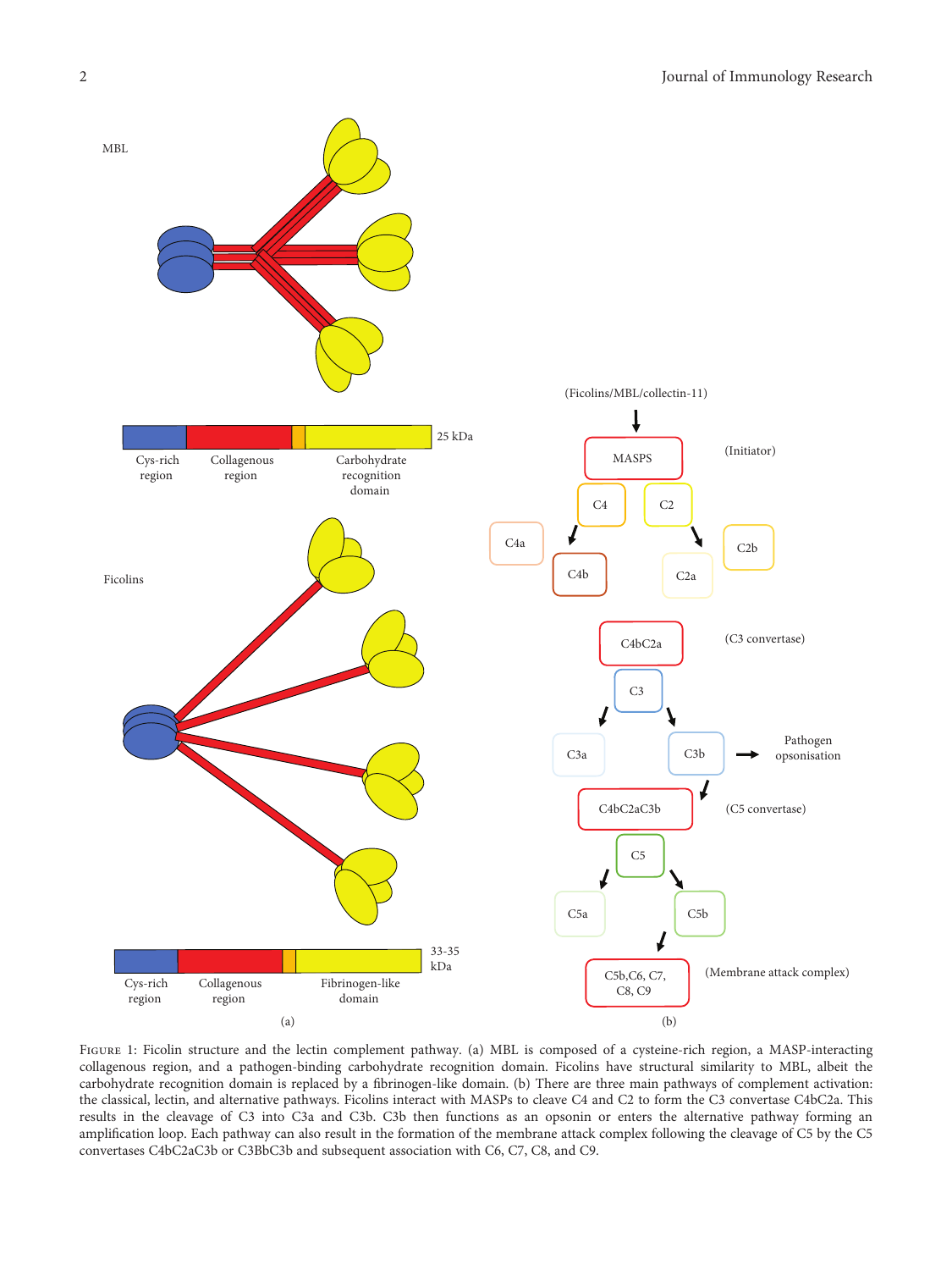MBL-associated serine proteases (MASPs), a characteristic shared with MBL and the recently discovered collectin-11 (CL-11) [[10](#page-9-0)–[17\]](#page-10-0). Ficolins associate with three serine proteases, MASP-1, MASP-2, and MASP-3, in addition to two nonenzymatic fragments MAp19 and MAp44 [\[18](#page-10-0)–[20](#page-10-0)]. Ficolin-MASP complexes can then cleave C4 and C2 to form the C3 convertase C4bC2a [\[11, 21](#page-10-0)]. Following the deposition of C3b on C4bC2a, C2a gains C5 convertase activity leading to the production of C5a and C5b. C3b itself acts as a marker to facilitate phagocytosis, and C5b initiates the formation of the membrane attack complex (MAC) in collaboration with C6, C7, C8, and C9, which directly lyses pathogens [\[22\]](#page-10-0).

In this review, we describe updates on the opsonic activity of human and rodent ficolins and explore their role within innate immune responses against pathogens. Moreover, we briefly discuss the effects of single nucleotide polymorphisms on pathogen susceptibility.

### 2. The Ligand-Binding Properties of Ficolin Fibrinogen-like (FBG) Domains

The FBG of ficolins is composed of a number of different binding sites that can work synergistically or alone in a complex interaction that allow ficolins to distinguish nonself structures from self. This allows ficolins to play an integral role in the opsonisation of various pathogens whereby they can recognise a vast number of ligands on the microbial cell-surface.

In recent years, it has been discovered that the binding range of M-ficolin is a lot broader than was first anticipated, and the tethering of M-ficolin to the leukocyte surface is due to the recognition of sialic acid by the FBG, in particular 9-O-acetylated sialic acid [[2,](#page-9-0) [23](#page-10-0)–[25](#page-10-0)]. Moreover, like other ficolins, M-ficolin can bind to a vast range of acetylated moieties including N-acetylglucosamine (GlcNAc), N-acetylgalactosamine (GalNAc), N-acetyllactosamine (LacNAc), N-acetylcysteine (CysNAc), and acetylated human serum albumin [\[10,](#page-9-0) [23](#page-10-0), [26\]](#page-10-0). A glycan array further advanced our knowledge on the recognition properties of M-ficolin and highlighted two novel ligands in the form of gangliosides and sialylated biantennary N-linked type glucans [[25](#page-10-0)]. M-ficolin has also recently been implicated in neutrophil responses, including cell polarization, adhesion, aggregation, and complement activation, following interaction with the membrane sialoprotein CD43 [\[27\]](#page-10-0). The M-ficolin recognition domain has been studied in great detail. The structure is similar to the other ficolins; however, within a predicted ligand-binding site, the peptide bond between Asp282 and Cys283 is in a normal trans conformation, compared to the cis conformation exhibited by the other ficolins [[28](#page-10-0)]. The difference between active and nonactive function was suggested to be due to a cis-trans isomerization of the Asp282 and Cys283 peptide bond [\[29](#page-10-0)], with an acidic environment gearing M-ficolin towards the nonfunctional trans conformation. Using various histidine mutants, the protonation of His284 was found to be associated with the trans to cis change to a functional conformation and the ability to regulate GlcNAc binding [\[30, 31](#page-10-0)].

L-ficolin is the best characterised of all of the ficolins and binds to a wide range of antigens, thus allowing L-ficolin to recognise an array of microorganisms. L-ficolin shares a common binding specificity to GlcNAc and GalNAc but also binds to a wider range of structures such as lipoteichoic acid (LTA), 1,3-*β*-D-glucan, N-glycans, hemagglutinin (HA), and neuraminidase [[5](#page-9-0), [6](#page-9-0), [32](#page-10-0)–[34\]](#page-10-0). Due to the large recognition spectrum of L-ficolin, the incorporation of sites other than the S1 binding site, termed S2-S4, is of great importance. The S1 site, important in the recognition of GlcNAc for the other ficolins, contains a phenylalanine residue in place of a GlcNAc stabilising tyrosine in L-ficolin and is less involved [\[35](#page-10-0)]. Alternatively, GlcNAc, CysNAc, and neutral galactose were found in the S2 site; various N-acetylated structures in the S3 site and a cooperation of the S3 and S4 sites were involved in the recognition of 1,3-*β*-D-glucan, altogether producing a unique recognition surface for the recognition of pathogens [[35](#page-10-0)].

H-ficolin shares common binding specificities with the other ficolins, namely, the recognition of the acetylated polysaccharides GlcNAc and GalNAc, but, additionally D-fucose and galactose [\[3](#page-9-0), [35\]](#page-10-0). Structurally, H-ficolin shares characteristics with L-ficolin such as the common cis conformation of the Asp282 and Cys283 peptide bond [\[35](#page-10-0), [36](#page-10-0)]. Garlatti et al. [\[35](#page-10-0)] characterised the binding of H-ficolin and elucidated the S1 site which was involved in binding to both D-fucose and galactose. As in the other ficolins, this site lies within the vicinity of the  $Ca^{2+}$ -binding site and is homologous to the GlcNAc-binding site in tachylectin 5A, involving Cys235, Tyr236, Tyr254, and Val264 residues [\[35\]](#page-10-0). Zacho et al. [[37\]](#page-10-0) further characterised the binding profile of H-ficolin reporting binding to acetylsalicylic acid, N-acetylglycine (GlyNAc), and CysNAc and reporting the  $Ca<sup>2+</sup>$  dependence of H-ficolin binding. However, the sites involved in this recognition need to be investigated further.

### 3. The Role of M-Ficolin in Immunity to Pathogenic Microorganisms

3.1. Bacteria. As a consequence of its recognition spectrum (Table [1](#page-4-0)), it has been suggested that M-ficolin could be involved in immunity against bacterial infection. Dose-dependent binding of serum M-ficolin has been observed to capsular Streptococcus agalactiae serotype VI, which presents sialic acid as the terminal side-chain residues of the capsular polysaccharides, but does not bind to the noncapsulated strain B848/64 [\[38\]](#page-10-0). This concentrationdependent binding was inhibited following the addition of GlcNAc or treatment of bacteria with sialidase. Recombinant M-ficolin also exhibited the same binding preferences and activated complement only on serotype VI streptococci [\[38\]](#page-10-0). The same group reported that M-ficolin was unable to bind to either the capsulated or noncapsulated strains of Staphylococcus aureus, contradicting a previous observation by Liu et al. [[26\]](#page-10-0). To further characterize M-ficolin binding, more than 100 different strains of Streptococcus pneumoniae and Streptococcus mitis were screened for M-ficolin binding. M-ficolin was only observed to bind to three strains: the pneumococcal serotypes 19B and 19C and a single S. mitis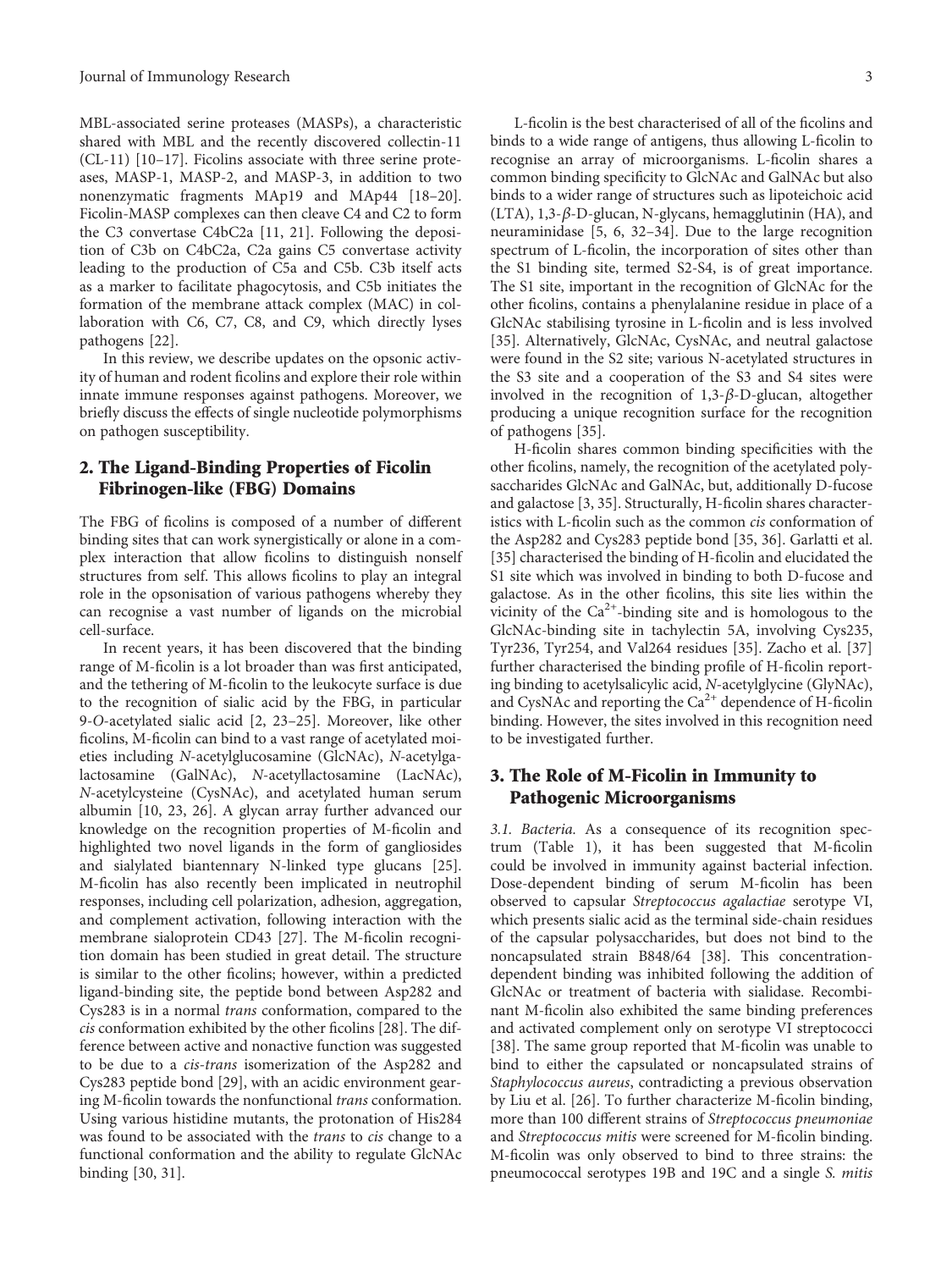<span id="page-4-0"></span>

|                     | Tissues of<br>origin                     | Gene<br>localization | Sugars                                                                                                    | <b>PAMPs</b>                                                                               | Endogenous/artificial<br>ligands           | Pathogen interactions                                                                                                                                                                                                                                                                               |
|---------------------|------------------------------------------|----------------------|-----------------------------------------------------------------------------------------------------------|--------------------------------------------------------------------------------------------|--------------------------------------------|-----------------------------------------------------------------------------------------------------------------------------------------------------------------------------------------------------------------------------------------------------------------------------------------------------|
| Human<br>M-ficolin  | Cell<br>surface.<br>serum                | 9q34                 | GlcNAc, GalNAc,<br>LacNAc, SiaLacNAc,<br>CysNAc, sialic acid,<br>gangliosides                             | Ebola virus<br>glycoprotein,<br>chitin, $\beta$ -1,<br>3-glucans                           | Acetylated human<br>albumin CD43           | S. agalactiae, S. aureus, S.<br>pneumoniae, S. mitis, E. coli,<br>IAV, T. cruzi, Zaire Ebola virus,<br>A. fumigatus                                                                                                                                                                                 |
| L-ficolin           | Serum                                    | 9q34                 | GlcNAc, GalNAc,<br>ManNAc, CysNAc,<br>GlyNAc, NeuNAc,<br>acetylcholine, elastin                           | $\beta$ -1, 3-glucans,<br>N-glycans, HA,<br>neuraminidase,<br>teichoic acid,<br><b>LPS</b> | Acetylcholine, elastin,<br>corticosteroids | S. aureus, S. pyogenes, S.<br>agalactiae, B. subtilis, S.<br>typhimurium, E. coli, S.<br>pneumoniae, L. monocytogenes,<br>M. bovis BCG, M. tuberculosis,<br>M. smegmatis, E. faecalis, A.<br>fumigatus, HCV, IAV, T. cruzi,<br>G. intestinalis, Leptospira<br>biflexa, Pasteurella<br>pneumotropica |
| H-ficolin<br>Rodent | Serum,<br>bronchus,<br>alveolus,<br>bile | 1p36.11              | GlcNAc, GalNAc,<br>fucose, glucose,<br>acetylsalicylic acid, sialic<br>acid, D-mannose,<br>GlyNAc, CysNAc | LPS, PSA, Ag85                                                                             |                                            | S. typhimurium, S. minnesota, E.<br>coli O111, Hafnia alvei, A.<br>fumigatus, IAV, T. cruzi, G.<br>intestinalis, P. pneumotropica,<br>M. bovis BCG, M. kansasii                                                                                                                                     |
| Ficolin-A           | Serum                                    | 2A3                  | GlcNAc, GalNAc                                                                                            | <b>LPS</b>                                                                                 | Fibrinogen                                 | S. pneumoniae, S. aureus, E. coli<br>O157:H7, P. aeruginosa, C.<br>neoformans, A. fumigatus, A.<br>flavus, A. terreus, A. niger                                                                                                                                                                     |
| Ficolin-B           | Peritoneal<br>MØ                         | 2A3                  | GlcNAc, GalNAc,<br>LacNAc, SiaLacNAc,<br>LDL, NeuNAc                                                      |                                                                                            | LDL, fetuin                                | Nk                                                                                                                                                                                                                                                                                                  |

Table 1: Expression, sugar specificity, and target pathogens of human and rodent ficolins.

BM, bone marrow; GlcNAc, N-acetylglucosamine; GalNAc, N-acetylgalactosamine; LacNAc, N-acetyllactosamine; SiaLacNAc, sialylated N-acetyllactosamine; CysNAc, N-acetylcysteine; ManNAc, N-acetylmannosamine; GlyNAc, N-acetylglycine; NeuNAc, N-acetylneuraminic acid; HA, hemagglutinin; LPS, lipopolysaccharide; IAV, influenza A virus; LDL, low-density lipoprotein; LTA, lipoteichoic acid; HCV, hepatitis C virus; Nk, not known.

strain [[39](#page-11-0)]. This binding exhibited the common characteristic of GlcNAc inhibition and in conjunction with MASP-2, mediated the cleavage of C4. Kjaer et al. [[39\]](#page-11-0) postulated that binding to these pneumococcal strains was via an N-acetylmannosamine residue linked by glycoside linkage only present in serotypes 19B and 19C. In addition, M-ficolin can function as an opsonin and enhance the action of phagocytes, as phagocytosis of Escherichia coli by U937 cells was observed to be inhibited by antibodies against M-ficolin [[23](#page-10-0)].

Bartlomiejczyk and colleagues also demonstrated M-ficolin binding to Mycobacterium bovis and M. tuberculosis, although this binding had little effect on biological responses [[40](#page-11-0)].

3.2. Viruses. Verma et al. [[41](#page-11-0)] identified that M-ficolin could recognise and inhibit the infectivity of the Phil82 and PR-8 strains of the influenza A virus (IAV) to levels comparable to L-ficolin. H-ficolin in this study was also capable of inhibiting the infectivity of the pandemic Cal09 H1N1 strain. Furthermore, M-ficolin was also observed to interact with acute phase proteins which could potentiate the immune response against pathogens. Using surface plasmon

resonance spectroscopy and electron microscopy, the interaction of M-ficolin with the long pentraxin, pentraxin 3 (PTX3), was investigated. M-ficolin was shown to bind PTX3 in a  $Ca^{2+}$ -dependent manner in an interaction inhibited by GlcNAc. The M-ficolin-PTX3 interaction was attributed to sialic acid, and the activation of the lectin-complement pathway was observed [\[42](#page-11-0)]. Functionally, the M-ficolin-PTX3 interaction has been observed to decrease the infectivity of the PR-8 and Phil82 strains of IAV [[41](#page-11-0)]. Conversely, interactions of M-ficolin with the mucin-like domain of the Zaire Ebola virus glycoprotein results in enhanced infectivity of host cells [\[43\]](#page-11-0).

3.3. Fungi. Until recently, there had been no reports of M-ficolin binding to A. fumigatus; however, Jensen et al. [\[44](#page-11-0)] identified that M-ficolin can interact with chitin and *β*-1,3-glucans, contributing to complement activation and potentiation of IL-8 from a lung epithelial cell line. The ability of M-ficolin to recognise such key components of the fungal cell wall, as well as its production by peripheral blood leukocytes and type II alveolar cells, is suggestive that its importance in antifungal immunity will be further unveiled in time.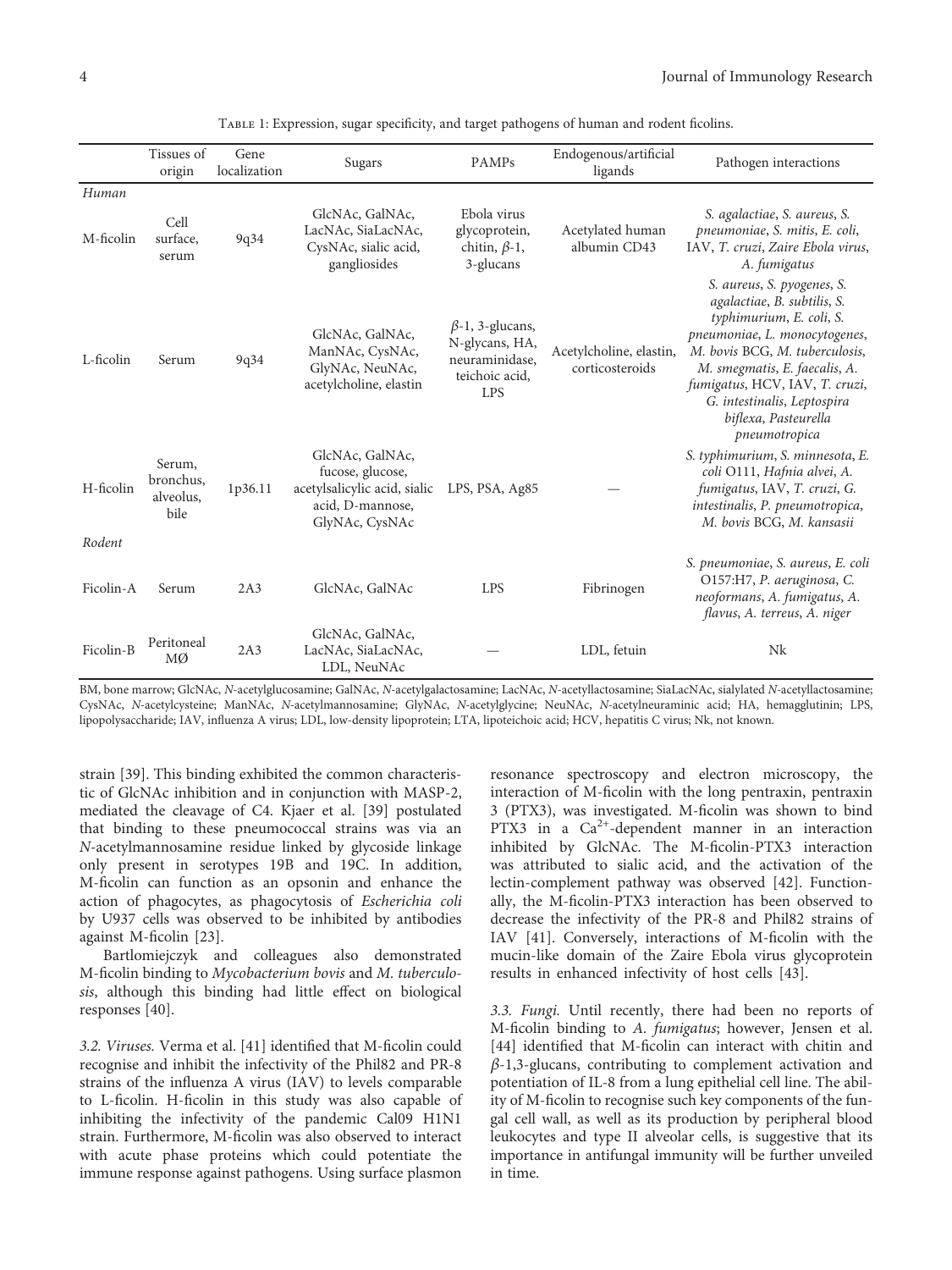3.4. Parasites. There has been a paucity of information regarding the role of ficolins in immunity to parasites, but due to its recognition spectrum, it would seem likely that M-ficolin would interact with parasites and is an area that needs to be explored.

#### 4. The Role of L-Ficolin in Immunity to Pathogenic Microorganisms

4.1. Bacteria. L-ficolin is undoubtedly the most widely investigated ficolin, and studies have identified important roles within infection and immunity. L-ficolin was first observed to enhance the opsonophagocytosis of Salmonella typhimur-ium leading to complement activation [\[7](#page-9-0)]. It should be noted that in this study, L-ficolin was demonstrated to bind to the S. typhimurium Ra strain lacking LPS O-specific polysaccharide but not with the LPS smooth-type strain. L-ficolin recognises LTA expressed by a range of staphylococcal and streptococcal strains, including S. aureus serotypes 1, 8, 9, 11, and 12 and S. pneumoniae serotypes 11A, 11D, 11F, 20, 35A, and 35C, subsequently leading to activation of the lectin pathway on some serotypes [[5](#page-9-0), [39](#page-11-0)]. This binding could be due to the recognition of the pneumococcal surface virulence factors of the choline-binding protein (Cbp) family by the FBG domain [\[45\]](#page-11-0). Recent evidence has been provided which demonstrates that L-ficolin recognises O-acetylated epitopes on pneumococcal serotype 11A and contributes to reduced invasiveness [\[46](#page-11-0)]. Further delineation of the binding specificity led to the observation that L-ficolin could bind to the PCho residue in teichoic acid [[47](#page-11-0)]. An important study by Ali et al. additionally provided evidence that L-ficolin can activate the lectin pathway of complement via binding pneumolysin, a major toxin of S. pneumoniae [[48](#page-11-0)].

Group B streptococci (GBS), in particular capsular polysaccharide (CPS) from serotypes Ib, III, V, VI, and VIII, is also avidly recognised by L-ficolin, leading to a significant increase in opsonophagocytosis and C3b deposition via the lectin pathway working synergistically with the alternative complement pathway [[49](#page-11-0), [50\]](#page-11-0). The binding of L-ficolin to GBS is suggested to be irrespective of the amount of LTA or group B-specific polysaccharide (GBPS) content but shows a directly proportional decrease in binding following the removal of N-acetylneuraminic acid (NeuNAc) [[51](#page-11-0)]. L-ficolin and serotype-specific IgG from cord serum have been observed to increase opsonophagocytic killing of serotype III and V [[50](#page-11-0)]. However, recognition of GBS by L-ficolin is a result currently under debate as another group reported no binding to any serotypes investigated [[38](#page-10-0)]. L-ficolin also binds to Enterococcus faecalis, Leptospira biflexa, Listeria monocytogenes, Pasteurella pneumotropica, and enteropathogenic or enteroaggregative E. coli; however, the functional consequences of these interactions are not fully elucidated [\[52, 53](#page-11-0)]. Recent evidence is indicative that L-ficolin may play an important role in immunity against enteroaggregative E. coli via activation of the lectin-complement pathway [[54](#page-11-0)]. Moreover, the interaction of L-ficolin with C-reactive protein (CRP) significantly enhanced the complement deposition on P. aeruginosa [[55](#page-11-0)].

L-ficolin has arisen as an important defence molecule within the liver in particular, whereby lower L-ficolin levels are correlated with an increased incidence of bacterial infections and disease severity during sepsis [\[56](#page-11-0)–[58\]](#page-11-0).

Additionally, L-ficolin has been observed to bind to mycobacteria. L-ficolin recognises Mycobacterium bovis BCG, leading to complement activation and significant C3b deposition [\[59](#page-11-0)]. In this case, C3b deposition could be involved in the virulence of M. bovis BCG to allow entry into macrophages where they reside. Moreover, Luo and colleagues identified that L-ficolin could bind more effectively to the virulent M. tuberculosis strain H37Rv, comparatively to nonvirulent M. bovis BCG and M. smegmatis [\[60](#page-11-0)]. Notably, an insufficiency of L-ficolin in humans was attributed to enhanced susceptibility to infection with TB [[60](#page-11-0)].

4.2. Viruses. A role for L-ficolin in viral defence is now also starting to emerge. Liu et al. [[33](#page-10-0)] found that L-ficolin in patients with hepatitis C virus (HCV) was elevated and was able to bind to N-glycans of the envelope glycoproteins E1 and E2. This interaction further led to the activation of the lectin pathway. Recent evidence has been provided which displays the ability of L-ficolin to directly inhibit HCV entry into cells and demonstrated that apolipoprotein E3 (ApoE3) blocks this effect, mediating immune escape [[61](#page-11-0), [62\]](#page-11-0). Recent evidence has indicated that L-ficolin concentrations are elevated in the serum of chronic hepatitis B patients also [[63](#page-11-0)]. Additionally, L-ficolin has been observed to bind to HA and neuraminidase via their FBG and has been shown to have an inhibitory effect on the invasion of kidney cells by IAV in vitro [[34](#page-10-0)]. Using mice deficient of the mouse orthologue of L-ficolin, ficolin-A, it was also observed that these mouse demonstrated a greatly decreased survival rate in comparison to WT. However, reconstitution of L-ficolin into a ficolin-A knockout mouse could significantly reduce mortality. Chimeric lectins whereby part of the L-ficolin collagen-like domain was added in place of MBLs have proven beneficial in defence against both the IAV and the Ebola virus [\[64, 65](#page-11-0)].

4.3. Fungi. L-ficolin has been observed to bind to the pathogenic fungus, Aspergillus fumigatus, leading to lectin-complement pathway activation [[66](#page-11-0)]. Complement activation can be further potentiated by an L-ficolin-PTX3 complex. This group also highlighted that the classical and lectin-complement pathways can complement each other, with the classical pathway the preferred method of initiation but the lectin pathway capable of initiating complement in the absence of anti-Aspergillus antibodies [[67](#page-12-0)]. Additionally, we showed that the recognition of A. fumigatus by the L-ficolin FBG also enhances the association of A. fumigatus to the A549 type II epithelial cell line, human primary neutrophils, and monocyte-derived macrophages (MDM) [[9](#page-9-0), [68](#page-12-0)]. This interaction was observed to enhance fungal killing and modulate the inflammatory cytokine response, leading to increased production of IL-8 by epithelial cells, while conversely decreasing the production of IL-1*β*, IL-6, IL-8, and TNF-*α* from neutrophils and MDM in vitro. We have since observed the presence of L-ficolin in the bronchoalveolar lavage fluid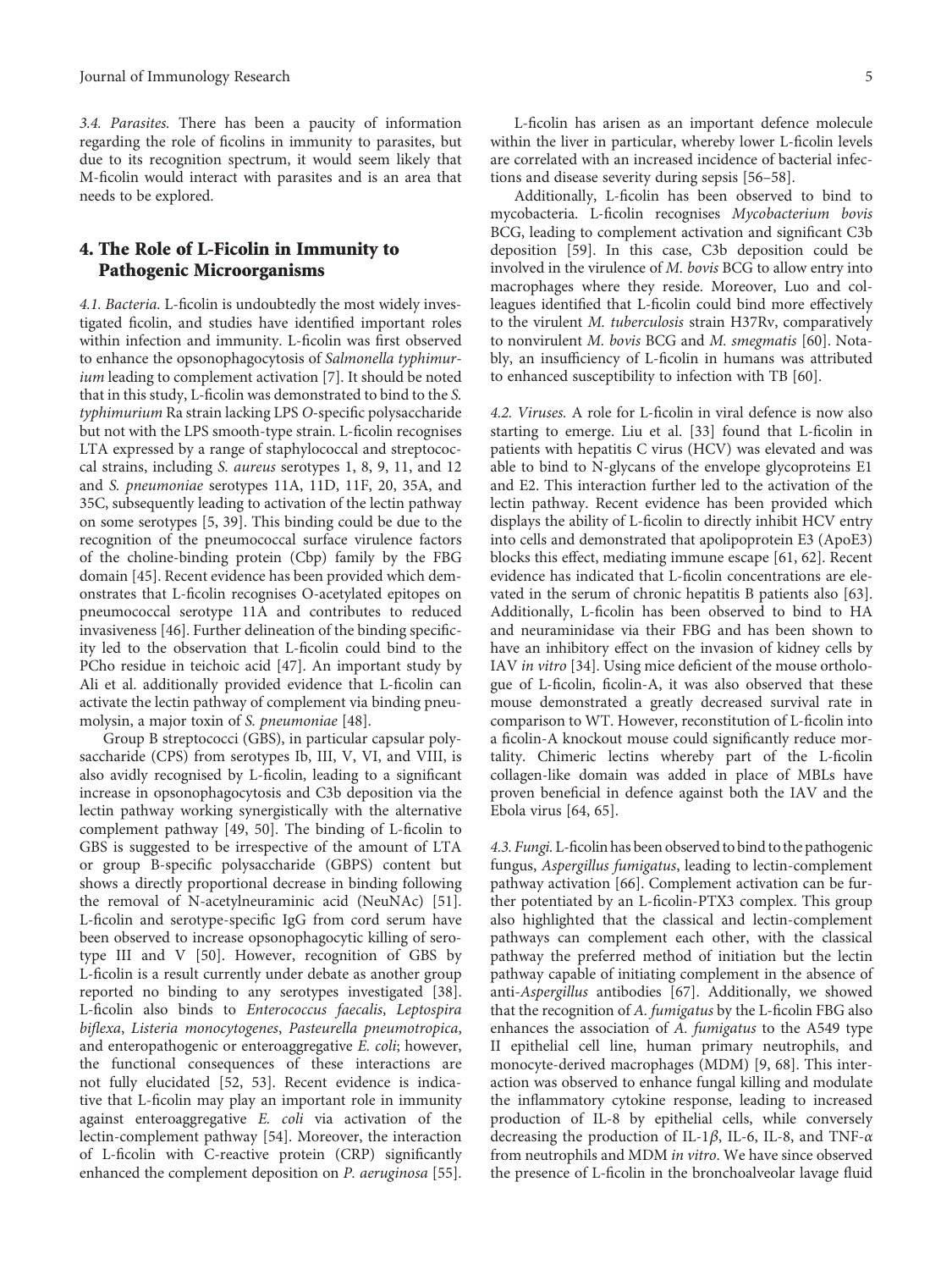of lung transplant patients with fungal lung infections, hinting at an important role in antifungal defence [[68\]](#page-12-0). Recently, Genster et al. have highlighted that the absence of both the rodent orthologues ficolin-A and ficolin-B sensitised mice to A. fumigatus infections [\[69\]](#page-12-0). However, the absence of either one alone was not sufficient to enhance susceptibility. Furthermore, very little is understood about the recognition of other pathogenic fungi by L-ficolin, and this could be an important area to investigate, although it has been reported that there is no association observed between levels of any ficolin and intra-abdominal Candida albicans infection [[70](#page-12-0)].

4.4. Parasites. Parasitic binding is also a characteristic of L-ficolin. L-ficolin has been observed to bind to glycosylated proteins on the cell surface of T. cruzi and recognise Giardia intestinalis, leading to complement activation [\[71, 72](#page-12-0)]. Recent data has shown that *T. cruzi* is also able to manipulate L-ficolin as a virulence factor. T. cruzi calreticulin can bind L-ficolin directly and in doing so is observed to inhibit lectin pathway activation in a dose-dependent manner [[73](#page-12-0)].

#### 5. The Role of H-Ficolin in Immunity to Pathogenic Microorganisms

5.1. Bacteria. Early work from Sugimoto et al. [\[3](#page-9-0)] characterised the ability of H-ficolin to induce agglutination of human erythrocytes by recognition of lipopolysaccharides (LPS) from S. typhimurium, Salmonella minnesota, and E. coli O111 coated on their surface. Binding to bacteria has proven to be restricted to only a few species, the most characterised of these is binding to PSA, a polysaccharide of Aerococcus viridans, which is now often used as a control for H-ficolin binding and complement activation [\[12,](#page-10-0) [74, 75](#page-12-0)]. However, even H-ficolin recognition of A. viridians and E. coli is strain specific as binding to the strains A. viridans Ring 44 and E. coli 74285 was not observed [\[75\]](#page-12-0). Recent work by Swierzko et al. [[4\]](#page-9-0) increased our current knowledge of H-ficolin-bacteria interactions. They showed that LPS from only four strains of Hafnia alvei was recognised by H-ficolin, in particular via their O-specific polysaccharides, leading to C4b deposition in a calcium and magnesium-dependent manner. The interaction between H-ficolin and H. alvei has since been investigated further, whereby H-ficolin can augment phagocytosis and promote bacterial killing [\[76\]](#page-12-0). In stark contrast, H-ficolin has not been observed to recognise any S. pneumoniae, S. agalacticae, S. mitis, or S. aureus strains [\[38,](#page-10-0) [39,](#page-11-0) [75\]](#page-12-0). In addition, H-ficolin does not bind to other bacteria such as L. monocytogenes, Pseudomonas aeruginosa, and Klebsiella pneumoniae [[52\]](#page-11-0). Recently, H-ficolin binding has been observed to Pasteurella pneumotropica and enteropathogenic and enteroaggregative E. coli [\[53\]](#page-11-0). Bartlomiejczyk and colleagues demonstrated that H-ficolin could bind to M. tuberculosis, M. bovis, and M. kansasii, with binding to the former resulting in bacterial agglutination and enhanced phagocytosis [[40](#page-11-0)]. The mycobacterial antigen Ag85 has arisen as a novel antigen for the ficolins, in particular H-ficolin, where it might influence the interaction of Mycobacte-rium with the extracellular matrix [\[77\]](#page-12-0).

5.2. Viruses. Observations regarding the role of H-ficolin in the defence against viruses are encouraging. Recent studies have exhibited the ability of recombinant H-ficolin, H-ficolin from human serum, and from bronchoalveolar lavage to bind to IAV, the mouse-adapted PR-8H1N1 and a pandemic H1N1 strain [[41\]](#page-11-0). Following recognition, a decrease in the ability of IAV to cause infection in vitro was observed. The role of sialic acid in these mechanisms was suggested to be important, as following sialidase treatments and removal of the sialic acid residues decorating H-ficolin, inhibition of IAV was abolished [\[41\]](#page-11-0). In addition, H-ficolin was capable of activating the lectin pathway on a surface coated with IAV. As observed for M- and L-ficolin, H-ficolin has the ability to interact with PTX3 in a dose-dependent manner, although it exhibits the weakest binding of the three [\[66\]](#page-11-0). This H-ficolin-PTX3 interaction, as for M-ficolin, exhibited the ability to inhibit HA activity and infectivity of IAV [\[41\]](#page-11-0). A more recent study further consolidated these earlier observations by demonstrating that H-ficolin can inhibit the replication of pandemic IAV by enhancing uptake and dampening TNF-*α* response in monocytes [[78](#page-12-0)].

5.3. Fungi. Similar to L-ficolin, H-ficolin has been implicated in the recognition of A. fumigatus. This interaction led to the activation of the lectin pathway of complement, enhanced association of conidia with A549 epithelial cells, and increased IL-8 production [\[79\]](#page-12-0). Moreover, H-ficolin has been shown to be recruited to the lungs during inflammation, and we have observed increased concentrations of H-ficolin in the lungs of transplant patients with proven or probable A. fumigatus infection [\[79](#page-12-0), [80\]](#page-12-0).

5.4. Parasites. As for L-ficolin, H-ficolin has also recently been observed to bind to the parasites T. cruzi and G. intestinalis and play a role in complement activation [\[71, 72](#page-12-0)]. Depletion of ficolins and MBL led to a 70% decrease in C3b and C4b deposition on T. cruzi [\[81\]](#page-12-0).

### 6. The Role of Rodent Ficolin-A and Ficolin-B in Immunity to Pathogenic Microorganisms

6.1. Bacteria. Until recently, the recognition spectrum of ficolin-A with microorganisms was relatively unknown. However, there has been much progress in characterising the interaction of ficolin-A with pathogens. Hummelshøj et al. [\[52\]](#page-11-0) have greatly expanded current knowledge on the pathogen specificity. They showed ficolin-A to recognise a plethora of microorganisms including pathogenic gram-positive and -negative bacteria such as S. aureus and the pathogenic E. coli strain O157:H7. They also exhibited the ability of ficolin-A to bind LPS from E. coli and P. aeruginosa. However, recognition of LPS did not equate to protection or inflammatory modulation in an in vivo model of LPS-induced systemic inflammation [[82\]](#page-12-0).

Ficolin-A has been observed to partake in the activation of the lectin-complement pathway via the association with MASPs. Further interactions with fibrinogen and thrombin have been observed to potentiate the activation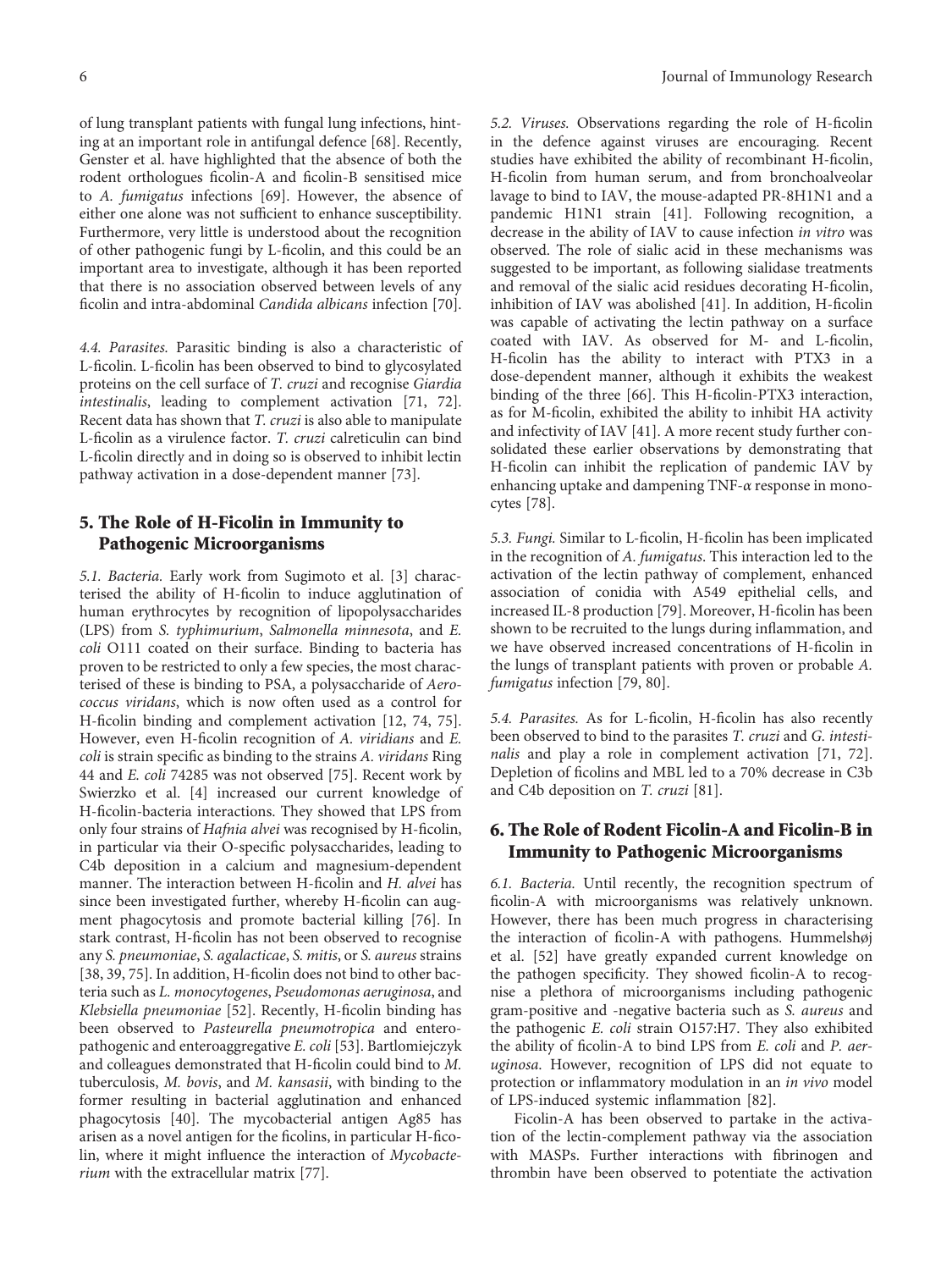of complement on S. aureus [[83](#page-12-0)]. It has also proven to be an essential activator of the lectin-complement pathway in the defence against S. pneumoniae. Ficolin-A and -B opsonisation of S. pneumoniae leads to complement deposition in the presence of ficolin-A and only weakly in its absence [\[15](#page-10-0)]. The role of the lectin-complement pathway in pneumococcal defence has been shown to be important [[84](#page-12-0)].

6.2. Viruses. To date, there have been very few studies implicating ficolin-A or -B in viral recognition. Pan et al. [\[34](#page-10-0)] however did demonstrate that reconstitution of a ficolin-A KO mouse with either L-ficolin or ficolin-A could ameliorate the effects of IAV and protect against mortality and inflammation.

6.3. Fungi. We have further characterised the interactions of ficolin-A with Aspergillus spp. in vitro. Ficolin-A was observed to recognise A. fumigatus, A. flavus, A. niger, and A. terreus with its FBG in a calcium-independent manner. In addition to this, recognition of the most pathogenic species, A. fumigatus, was greatly increased in acidic conditions, an interaction which led to enhanced association with the lung epithelium and immobilisation of the fungus [[9](#page-9-0)]. Ficolin-A has also been observed to enhance the phagocytosis of A. fumigatus and A. flavus by RAW macrophages (unpublished observation), neutrophils, and human macrophages [[85](#page-12-0)]. As previously mentioned, Genster et al. have elucidated an important role for ficolin-A in vivo against A. fumigatus infection [\[69\]](#page-12-0). In addition to this, we have also characterised the binding to the pathogenic yeast Cryptococcus neoformans. This interaction shared many of the characteristics of binding to Aspergillus such as pH dependence and  $Ca<sup>2+</sup>$  independence, in addition to increased epithelial cell adherence [[86](#page-12-0)].

We also recently elucidated a role of the lectin pathway of complement in the defence against A. fumigatus in vitro. In the absence of ficolin-A, complement was activated, but in the absence of MBL-A and -C, no complement activation could be observed. MBL-C but not MBL-A was able to bind to A. fumigatus; therefore, we postulated that MBL-C could be the activator of the lectin pathway in the defence against Aspergillus [\[9\]](#page-9-0). Indeed, fungal clearance in ficolin-A knockout mice appeared to be independent of complement activation [\[69\]](#page-12-0).

Ficolin-A has also exhibited both pro- and anti-inflammatory potential. Recent evidence suggests that ficolin-A may be capable of binding to LPS- and inhibiting TLR-4-mediated inflammation on mast cells [\[87\]](#page-12-0). We have previously observed that ficolin-A is capable of enhancing IL-8 secretion from A549 cells challenged with A. fumigatus and others have attributed decreased cytokine production to be the cause of higher fungal burdens in knockout mice [[9](#page-9-0), [69](#page-12-0)].

6.4. Parasites. Akin to its human orthologue, ficolin-A is also important in the defence against parasites. In an in vivo mouse model, ficolin-A was shown to enhance the immunoprotective activity of the 19 kDa fragment of merozoite surface protein-1 of Plasmodium berghei which led to a

reduction in invasion and an increase in mouse survival [\[88, 89\]](#page-12-0). Conversely, upregulated transcripts of ficolin-A were observed in macrophages obtained from mice with tropical pulmonary eosinophilia [[90](#page-12-0)].

The current knowledge on the role of ficolin-B in the recognition and defence against pathogens is largely unkown, but Endo et al. [\[15\]](#page-10-0) have suggested a synergistic role of ficolin-A and -B in the defence against S. pneumoniae. [\[91\]](#page-12-0).

#### 7. Ficolin Single Nucleotide Polymorphisms and Haplotypes Contribute to Pathophysiology

Single nucleotide polymorphisms (SNPs) can have significant effects on the susceptibility to various infections by altering the function or concentration of ficolins found within serum or organs. Early research in the Garred laboratory indicated that there were large ethnic differences in the distribution of SNPs [\[92\]](#page-12-0). Moreover, the number of SNPs found in FCN3 was very low in comparison to FCN1 and FCN2. Many SNPs were predicted to have a major effect on the function of their respective proteins, with one in FCN3 for example, completely disrupting the FBG. Since then, there has been much evidence implicating the effects of SNPs within ficolins (Table [2](#page-8-0)).

7.1. SNPs in FCN1. To date, there have been very few polymorphisms identified in the FCN1 gene, but polymorphisms and haplotypes have been identified which are linked to antibacterial immunity.

Polymorphisms in FCN1 have been directly associated with M-ficolin levels, with the +7895T>C mutation resulting in an inability to produce M-ficolin and a mutation at -144C>A resulting in significantly increased levels [\[93\]](#page-12-0). The same group identified two other nonsynonymous mutations, one at position +6658G>A and the other at +7959A>G that were associated with low M-ficolin levels, poor ligandbinding capacity, and low binding to group B streptococcus [\[93\]](#page-12-0). These observations were made using HEK293 cells transfected with plasmids for the various mutated M-ficolin receptors, albeit computational predictions were made that suggested that these SNPs would be potentially damaging in patients.

Cystic fibrosis patients heterozygous or homozygous for mutant alleles for two SNPs in FCN1 at position 1981G>A and +7918G>A were more susceptible to earlier colonization by P. aeruginosa [[94](#page-12-0)]. Moreover, patients heterozygous for two further SNPs in FCN2 were also more susceptible to earlier onset of colonization [[94](#page-12-0)].

Boldt and colleagues [\[95\]](#page-12-0) were the first to implicate FCN1 SNPs as a risk factor for mycobacterial infections. They identified a combination of SNPs (FCN1<sup>∗</sup>-542A-144C) to have an additive protective effect against M. leprae infection, albeit there was a negative association of the FCN1<sup>∗</sup> 3A haplotype with lepromatous leprosy. Genotyping of Danish individuals with known M-ficolin levels highlighted that the FCN1<sup>∗</sup>3A haplotype resulted in higher than average M-ficolin levels, which could be an explanation for enhanced susceptibility.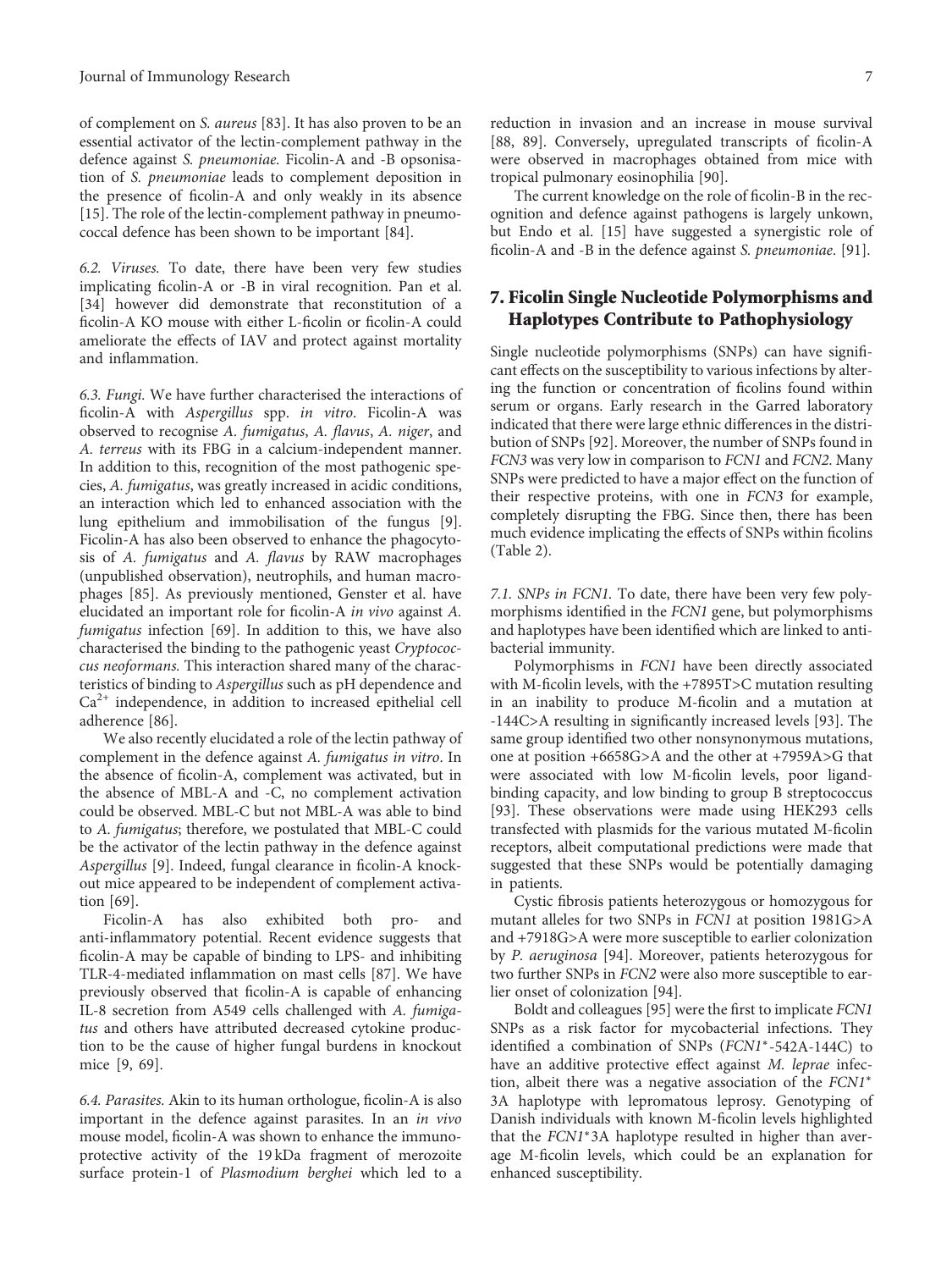<span id="page-8-0"></span>

| Ficolin gene       | rs number   | Position     | Gene region | Amino acid change | Reference                    |
|--------------------|-------------|--------------|-------------|-------------------|------------------------------|
|                    | rs2989727   | $-1981G > A$ | Promoter    |                   | [93, 94]                     |
| M-ficolin (FCN1)   | rs10120023  | $-542G > A$  | Promoter    |                   | $[95]$                       |
|                    | rs10117466  | $-144C > A$  | Promoter    |                   | $[95]$                       |
|                    | rs148669884 | $+6658G$ >A  | Exon 8      | Ala218Thr         | $[93]$                       |
|                    | rs150625869 | $+7895T>C$   | Exon 9      | Ser268Pro         | $[93]$                       |
|                    | rs1071583   | $+7918G > A$ | Exon 9      | Gln275Gln         | [94]                         |
|                    | rs138055828 | $+7959A>G$   | Exon 9      | Asn289Ser         | $[93]$                       |
|                    | rs3124952   | $-986G > A$  | Promoter    |                   | [111, 112]                   |
|                    | rs3124953   | $-602G > A$  | Promoter    |                   | $[103]$                      |
|                    | rs3811140   | $-557A > G$  | Promoter    |                   | [104, 106]                   |
| L-ficolin $(FCN2)$ | rs28969369  | $-64A > C$   | Promoter    |                   | [96, 104]                    |
|                    | rs175141136 | $-4A > G$    | Promoter    |                   | [103, 111, 112]              |
|                    | rs17549193  | $+6359C > T$ | Exon 8      | Thr236Met         | $[96, 98-100, 108]$          |
|                    | rs7851696   | $+6424G > T$ | Exon 8      | Ala258Met         | [96, 97, 102, 104, 106, 110] |
|                    | rs28357092  | $+1637$ CdC  | Exon 5      | Leu117fs          | [113, 114]                   |
| H-ficolin (FCN3)   | rs4494157   | $+4473C > A$ | Intron 7    |                   | $[107]$                      |

Table 2: Single nucleotide polymorphisms in ficolin genes contributing to pathophysiology and colonization.

7.2. SNPs in FCN2. L-ficolin polymorphisms have been the most widely reported, with polymorphisms in the FCN2 gene contributing to susceptibility to numerous bacterial pathogens and some viruses.

Cedzynski and colleagues initially reported four polymorphisms that were linked to extremes in L-ficolin concentrations in a cohort of Polish children suffering from recurrent respiratory infections [\[96\]](#page-13-0). Low L-ficolin levels were associated with variant alleles for -64A>C and +6424G>T but normal alleles for -4A>G and +6359C>T. Conversely, high L-ficolin levels were associated with variant alleles of -4A>G and +6359C>T. FCN2 polymorphisms were not identified as major risk factors for community acquired pneumonia, albeit there was an association between the +6424G>T polymorphism and patient colonization with Coxiella burnetii [\[97\]](#page-13-0).

The FCN2 exon 8 +6359 C>T polymorphism has arisen as an important SNP involved in susceptibility to bacterial infections, especially following organ transplants [[98](#page-13-0), [99](#page-13-0)]. Wan and colleagues [\[98\]](#page-13-0) correlated the SNP with increased incidence of bacteraemia in kidney transplants, whereas de Rooij et al. [\[99\]](#page-13-0) demonstrated an increased incidence of significant bacterial infections and mortality in liver transplant patients. Moreover, the negative effects were cumulative if patients also had SNPs in the lectin pathway components, MBL-2 and MASP-2 [\[99\]](#page-13-0).

The +6359C>T SNP was also reported as a significant risk factor in patients on continuous ambulatory peritoneal dialysis with a history of staphylococcal peritonitis [[100](#page-13-0)], potentially due to decreased ability to bind to staphylococci.

B acute lymphoblastic leukemia patients were observed to be at a greater risk of bacterial infections and present prolonged episodes of febrile neutropenia if they possessed a medium-/high-risk haplotype for FCN2 of GGATG, GGACG, or AGACG (all haplotypes composed of -986/-602/-4/+6359/+6424) [[101](#page-13-0)]. Notably, the risk of bacterial infections was further enhanced if patients possessed both a medium-/high-risk haplotype of FCN2 and a medium-/high-risk genotype of MBL2 [\[101\]](#page-13-0).

Following genotyping of 219 severely injured patients admitted to a level 1 trauma centre over a period of 3 years, a FCN2 +6424G>T SNP was identified that predisposed patients to positive wound cultures and septic shock [[102](#page-13-0)]. Additionally, this FCN2 SNP, but not the -4A>G or -602G>A polymorphisms, was significantly associated with chronic adenotonsillitis in young children [[103](#page-13-0)].

Although the vast majority of SNPs are associated with a negative output, three SNPs within FCN2 have been associated with protection against pulmonary tuberculosis. In this study, the frequency of the -557A>G, -64A>C, and +6424G>T SNPs was found to be lower in the pulmonary TB group in comparison to the control group [\[104](#page-13-0)]. In opposition, research from Chalmers et al. suggests that there is no relationship between lectin pathway proteins and susceptibility to tuberculosis, leaving the subject open for debate [[105](#page-13-0)]. Conversely, in a Chinese cohort of leprosy patients, genetic variants of FCN2 (-557A>G and +6424G>T) in the promoter region and exon 8, respectively, were linked to low L-ficolin levels and had a positive association with leprosy susceptibility [\[106](#page-13-0)], which is in opposition to both H- and M-ficolin, where higher concentrations of either of these results in enhanced susceptibility [\[95,](#page-12-0) [107\]](#page-13-0).

SNPs in FCN2 have also been reported to be correlated with a predisposition to parasitic infections, including, leishmaniasis, malaria, Chagas disease, and schistosomiasis [\[108](#page-13-0)–[111](#page-13-0)].

Elevated levels of L-ficolin observed in leishmaniasis were reported to be due to the +6359C>T structural variant [\[108](#page-13-0)]. Conversely, low L-ficolin levels were significantly associated with Chagas disease, which could be attributed to increased incidence of the Ala258Ser amino acid change (+6424G>T in exon 8) [\[110\]](#page-13-0). Moreover, heterozygote -4A>G genotypes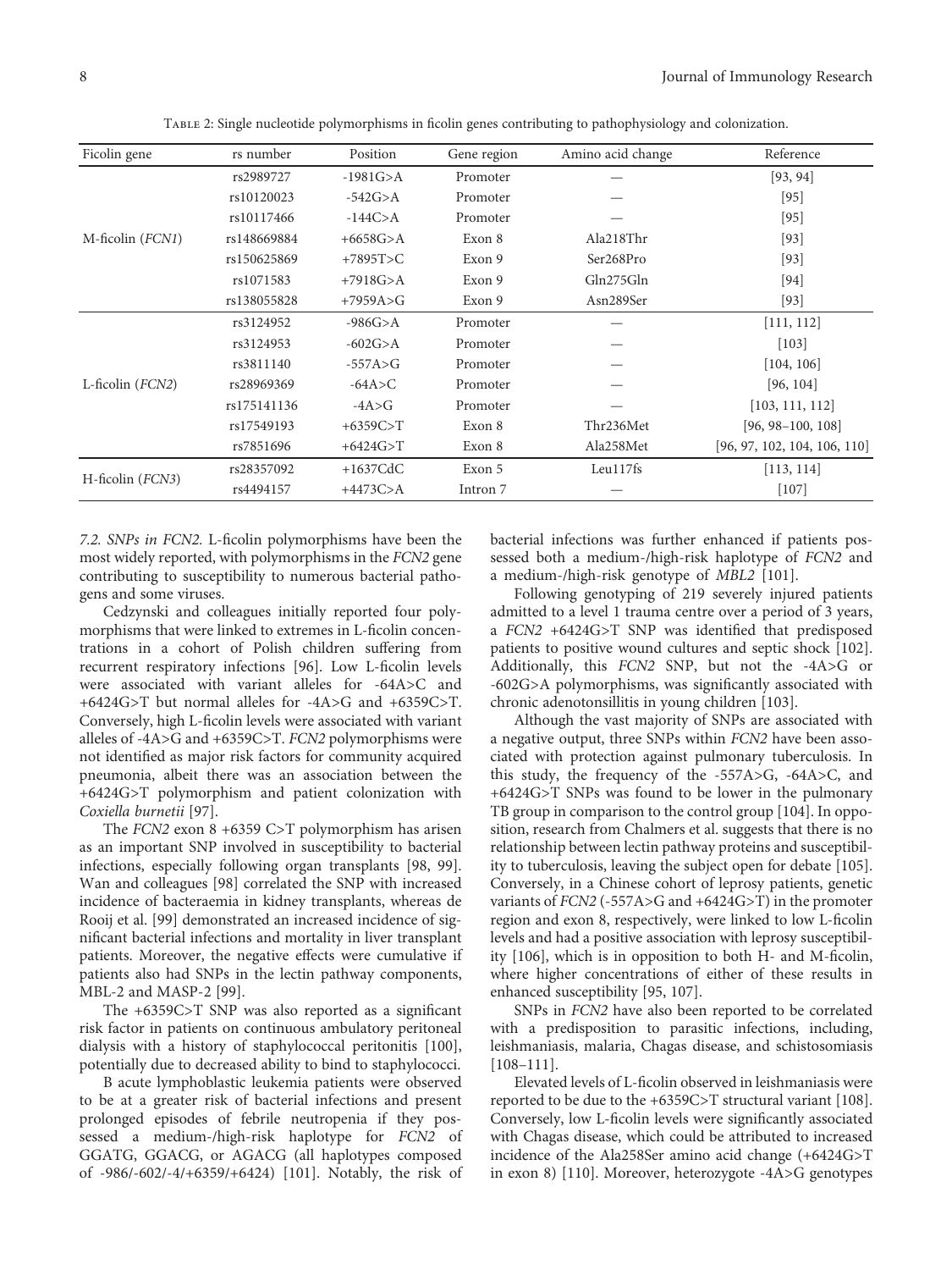<span id="page-9-0"></span>with the Ala258Ser variant were more frequent amongst the patients with cardiodigestive symptoms [\[110\]](#page-13-0).

Malaria patients were tested for polymorphisms known to be associated with varying L-ficolin plasma levels, and, although concentrations varied between mild and severe cases of malaria, there was no significant association for any of the haplotypes with disease severity [\[109\]](#page-13-0).

Ouf et al., [\[111\]](#page-13-0) identified that the -986G>AA and -4A>G alleles were significantly associated with schistosomiasis. Patients heterozygous for -986G>A or -4A>G, or those with the haplotype AGGG (composed of -986/-602/-4/+6424), were most at risk for schistosomiasis, whereas those homozygous for these mutations, or patients with the haplotype GGAG, were protected against schistosomiasis. Notably, L-ficolin concentrations were higher in both the controls and the GGAG patients.

SNPs in FCN2 have also been implicated in viral infections, participating in the pathophysiology of hepatitis B infection [\[112](#page-13-0)]. There appeared to be significant haplotypic differences between hepatitis B patients and controls, with the AGGG haplotype being found more frequently in controls and the AAAG haplotype being associated with higher L-ficolin concentrations (both composed of -986/-602/-4/+6424) and increased viral loads [[112](#page-13-0)]. Furthermore, strong linkage was associated between the variant -986G>A and -4A>G.

7.3. SNPs in FCN3. As aforementioned, FCN3 was observed to have fewer SNPs comparatively to FCN1 and FCN2, and few have been implicated in pathogen susceptibility.

The first incidence of H-ficolin deficiency was highlighted by Munthe-Fog et al. in 2009 [[113](#page-13-0)], whereby they identified a patient with recurrent infections that was homozygous for a frameshift mutation (+1637CdC) and had undetectable levels of H-ficolin in their serum. Furthermore, Michalski et al. [\[114\]](#page-13-0) reported a neonate with S. agalactiae infection who was homozygous for this frameshift mutation and completely H-ficolin deficient, suggesting an important role of H-ficolin in antibacterial defence.

Recently, there has also been a link to leprosy. Although there was no direct link observed between polymorphisms in FCN3 and leprosy, H-ficolin levels were higher in patients with the  $FCN3 +4473C>A *2B1$  haplotype, in addition to being higher in the leprosy and lepromatous patient's comparative to controls [[107](#page-13-0)], indicating that elevated H-ficolin levels may help propagate the disease.

#### 8. Conclusions

There has been ever increasing evidence that ficolins play an integral role in a plethora of infectious diseases, additionally mutations within these proteins generally results in enhanced susceptibility to infection. In recent years, there has been a lot of interest in the role of ficolins within fungal disease, with each of the human ficolins and rodent ficolin-A proving beneficial to antifungal immunity. Furthermore, the recognition spectra of both M- and H-ficolin are increasing, but compared to L-ficolin, are still relatively limited. Future research could therefore focus on further

exploration of the role of M-ficolin within antifungal immunity and enhancing our knowledge on the roles of M- and H-ficolin within innate immunity.

#### Conflicts of Interest

The authors declare that there is no conflict of interest regarding the publication of this article.

#### Acknowledgments

This work was supported by the Faculty of Health, University of East Anglia, UK PhD studentship (FMH 04.4.66 C4).

#### References

- [1] Y. Endo, Y. Liu, K. Kanno, M. Takahashi, M. Matsushita, and T. Fujita, "Identification of the mouse H-ficolin gene as a pseudogene and orthology between mouse ficolins A/B and human L/M ficolins," Genomics, vol. 84, no. 4, pp. 737–744, 2004.
- [2] C. Honoré, S. Rørvig, T. Hummelshøj, M. O. Skjoedt, N. Borregaard, and P. Garred, "Tethering of ficolin-1 to cell surfaces through recognition of sialic acid by the fibrinogen-like domain," Journal of Leukocyte Biology, vol. 88, no. 1, pp. 145–158, 2010.
- [3] R. Sugimoto, Y. Yae, M. Akaiwa et al., "Cloning and characterization of the Hakata antigen, a member of the ficolin/opsonin p35 lectin family," The Journal of Biological Chemistry, vol. 273, no. 33, pp. 20721–20727, 1998.
- [4] A. Swierzko, J. Lukasiewicz, M. Cedzynski et al., "New functional ligands for ficolin-3 among lipopolysaccharides of Hafnia alvei," Glycobiology, vol. 22, no. 2, pp. 267–280, 2012.
- [5] N. J. Lynch, S. Roscher, T. Hartung et al., "L-ficolin specifically binds to lipoteichoic acid, a cell wall constituent of Gram-positive bacteria, and activates the lectin pathway of complement," The Journal of Immunology, vol. 172, no. 2, pp. 1198–1202, 2004.
- [6] Y. G. Ma, M. Y. Cho, M. Zhao et al., "Human mannose-binding lectin and L-ficolin function as specific pattern recognition proteins in the lectin activation pathway of complement," Journal of Biological Chemistry, vol. 279, no. 24, pp. 25307–25312, 2004.
- [7] M. Matsushita, Y. Endo, S. Taira et al., "A novel human serum lectin with collagen- and fibrinogen-like domains that functions as an opsonin," The Journal of Biological Chemistry, vol. 271, no. 5, pp. 2448–2454, 1996.
- [8] C. Honoré, T. Hummelshoj, B. E. Hansen, H. O. Madsen, P. Eggleton, and P. Garred, "The innate immune component ficolin 3 (Hakata antigen) mediates the clearance of late apoptotic cells," Arthritis & Rheumatism, vol. 56, no. 5, pp. 1598-1607, 2007.
- [9] S. Bidula, H. Kenawy, Y. M. Ali, D. Sexton, W. J. Schwaeble, and S. Schelenz, "Role of ficolin-A and lectin complement pathway in the innate defense against pathogenic Aspergillus species," Infection and Immunity, vol. 81, no. 5, pp. 1730– 1740, 2013.
- [10] P. D. Frederiksen, S. Thiel, C. B. Larsen, and J. C. Jensenius, "M-ficolin, an innate immune defence molecule, binds patterns of acetyl groups and activates complement," Scandinavian Journal of Immunology, vol. 62, no. 5, pp. 462–473, 2005.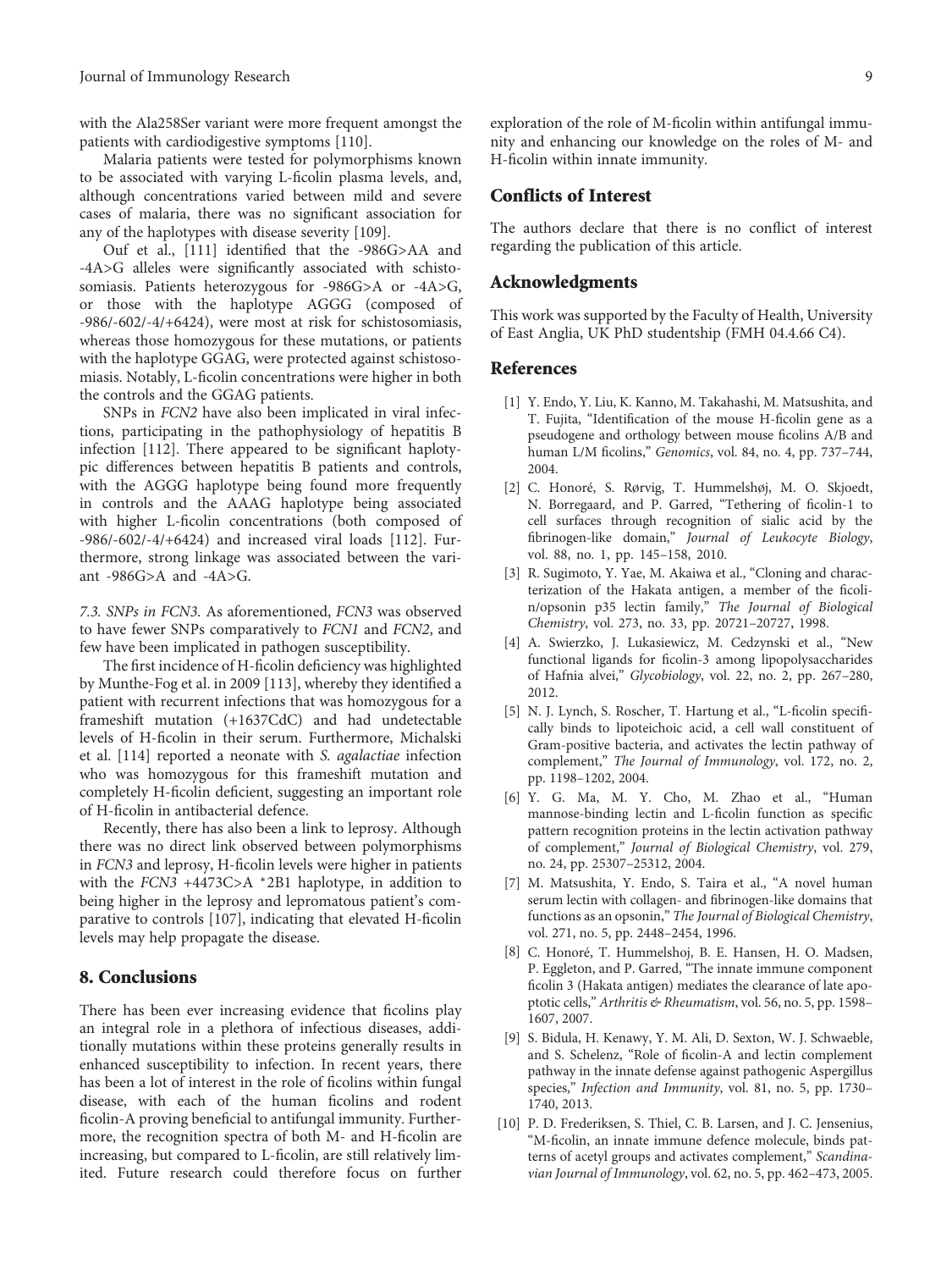- <span id="page-10-0"></span>[11] M. Matsushita, Y. Endo, and T. Fujita, "Cutting edge: complement-activating complex of ficolin and mannosebinding lectin-associated serine protease," Journal of Immunology, vol. 164, no. 5, pp. 2281–2284, 2000.
- [12] M. Matsushita, M. Kuraya, N. Hamasaki, M. Tsujimura, H. Shiraki, and T. Fujita, "Activation of the lectin complement pathway by H-ficolin (Hakata antigen)," The Journal of Immunology, vol. 168, no. 7, pp. 3502–3506, 2002.
- [13] Y. Endo, N. Nakazawa, Y. Liu et al., "Carbohydrate-binding specificities of mouse ficolin A, a splicing variant of ficolin A and ficolin B and their complex formation with MASP-2 and sMAP," Immunogenetics, vol. 57, no. 11, pp. 837–844, 2005.
- [14] U. V. Girija, D. A. Mitchell, S. Roscher, and R. Wallis, "Carbohydrate recognition and complement activation by rat ficolin-B," European Journal of Immunology, vol. 41, no. 1, pp. 214–223, 2011.
- [15] Y. Endo, D. Iwaki, Y. Ishida, M. Takahashi, M. Matsushita, and T. Fujita, "Mouse ficolin B has an ability to form complexes with mannose-binding lectin-associated serine proteases and activate complement through the lectin pathway," Journal of Biomedicine and Biotechnology, vol. 2012, Article ID 105891, 7 pages, 2012.
- [16] M. Matsushita and T. Fujita, "Activation of the classical complement pathway by mannose-binding protein in association with a novel C1s-like serine protease," The Journal of Experimental Medicine, vol. 176, no. 6, pp. 1497–1502, 1992.
- [17] Y. J. Ma, M. O. Skjoedt, and P. Garred, "Collectin-11 (CL-K1):MASPs complex formation triggers activation of the complement lectin pathway—the fifth lectin pathway initiation complex," Immunobiology, vol. 217, no. 11, article 1152, 2012.
- [18] S. Thiel, "Complement activating soluble pattern recognition molecules with collagen-like regions, mannan-binding lectin, ficolins, and associated proteins," Molecular Immunology, vol. 44, no. 16, pp. 3875–3888, 2007.
- [19] M.-O. Skjoedt, T. Hummelshoj, Y. Palarasah et al., "A novel mannose-binding lectin/ficolin-associated protein is highly expressed in heart and skeletal muscle tissues and inhibits complement activation," Journal of Biological Chemistry, vol. 285, no. 11, pp. 8234–8243, 2010.
- [20] S. E. Degn, A. G. Hansen, R. Steffensen, C. Jacobsen, J. C. Jensenius, and S. Thiel, "MAp44, a human protein associated with pattern recognition molecules of the complement system and regulating the lectin pathway of complement activation," The Journal of Immunology, vol. 183, no. 11, pp. 7371–7378, 2009.
- [21] T. Vorup-Jensen, J. C. Jensenius, and S. Thiel, "MASP-2, the C3 convertase generating protease of the MBLectin complement activating pathway," Immunobiology, vol. 199, no. 2, pp. 348–357, 1998.
- [22] M. C. Peitsch and J. Tschopp, "Assembly of macromolecular pores by immune defense systems," Current Opinion in Cell Biology, vol. 3, no. 4, pp. 710–716, 1991.
- [23] C. Teh, Y. le, S. H. Lee, and J. Lu, "M-ficolin is expressed on monocytes and is a lectin binding to N-acetyl-D-glucosamine and mediates monocyte adhesion and phagocytosis of Escherichia coli," Immunology, vol. 101, no. 2, pp. 225–232, 2000.
- [24] V. Garlatti, L. Martin, E. Gout et al., "Structural basis for innate immune sensing by M-ficolin and its control by a

pH-dependent conformational switch," The Journal of Biological Chemistry, vol. 282, no. 49, pp. 35814–35820, 2007.

- [25] E. Gout, V. Garlatti, D. F. Smith et al., "Carbohydrate recognition properties of human ficolins: glycan array screening reveals the sialic acid binding specificity of M-ficolin," Journal of Biological Chemistry, vol. 285, no. 9, pp. 6612–6622, 2010.
- [26] Y. Liu, Y. Endo, D. Iwaki et al., "Human M-ficolin is a secretory protein that activates the lectin complement pathway," Journal of Immunology, vol. 175, no. 5, pp. 3150– 3156, 2005.
- [27] A. N. Moreno-Amaral, E. Gout, C. Danella-Polli et al., "M-ficolin and leukosialin (CD43): new partners in neutrophil adhesion," Journal of Leukocyte Biology, vol. 91, no. 3, pp. 469–474, 2012.
- [28] M. Tanio, S. Kondo, S. Sugio, and T. Kohno, "Trivalent recognition unit of innate immunity system. Crystal structure of trimeric human M-ficolin fibrinogen-like domain," The Journal of Biological Chemistry, vol. 282, no. 6, pp. 3889–3895, 2007.
- [29] M. Tanio, S. Kondo, S. Sugio, and T. Kohno, "Trimeric structure and conformational equilibrium of M-ficolin fibrinogen-like domain," Journal of Synchrotron Radiation, vol. 15, no. 3, pp. 243–245, 2008.
- [30] M. Tanio and T. Kohno, "Histidine-regulated activity of M-ficolin," The Biochemical Journal, vol. 417, no. 2, pp. 485–491, 2009.
- [31] L. Yang, J. Zhang, B. Ho, and J. L. Ding, "Histidine-mediated pH-sensitive regulation of M-ficolin:GlcNAc binding activity in innate immunity examined by molecular dynamics simulations," PLoS One, vol. 6, no. 5, article e19647, 2011.
- [32] Y. Le, S. H. Lee, O. L. Kon, and J. Lu, "Human L -ficolin: plasma levels, sugar specificity, and assignment of its lectin activity to the fibrinogen-like (FBG) domain," FEBS Letters, vol. 425, no. 2, pp. 367–370, 1998.
- [33] J. Liu, M. A. M. Ali, Y. Shi et al., "Specifically binding of L-ficolin to N-glycans of HCV envelope glycoproteins E1 and E2 leads to complement activation," Cellular & Molecular Immunology, vol. 6, no. 4, pp. 235–244, 2009.
- [34] Q. Pan, H. Chen, F. Wang et al., "L-ficolin binds to the glycoproteins hemagglutinin and neuraminidase and inhibits influenza A virus infection both in vitro and in vivo," Journal of Innate Immunity, vol. 4, no. 3, pp. 312–324, 2012.
- [35] V. Garlatti, N. Belloy, L. Martin et al., "Structural insights into the innate immune recognition specificities of L- and H-ficolins," The EMBO Journal, vol. 26, no. 2, pp. 623– 633, 2007.
- [36] N. Kairies, H. G. Beisel, P. Fuentes-Prior et al., "The 2.0-A crystal structure of tachylectin 5A provides evidence for the common origin of the innate immunity and the blood coagulation systems," Proceedings of the National Academy of Sciences, vol. 98, no. 24, pp. 13519–13524, 2001.
- [37] R. M. Zacho, L. Jensen, R. Terp, J. C. Jensenius, and S. Thiel, "Studies of the pattern recognition molecule H-ficolin: specificity and purification," Journal of Biological Chemistry, vol. 287, no. 11, pp. 8071–8081, 2012.
- [38] T. R. Kjaer, A. G. Hansen, U. B. S. Sørensen, O. Nielsen, S. Thiel, and J. C. Jensenius, "Investigations on the pattern recognition molecule M-ficolin: quantitative aspects of bacterial binding and leukocyte association," Journal of Leukocyte Biology, vol. 90, no. 3, pp. 425–437, 2011.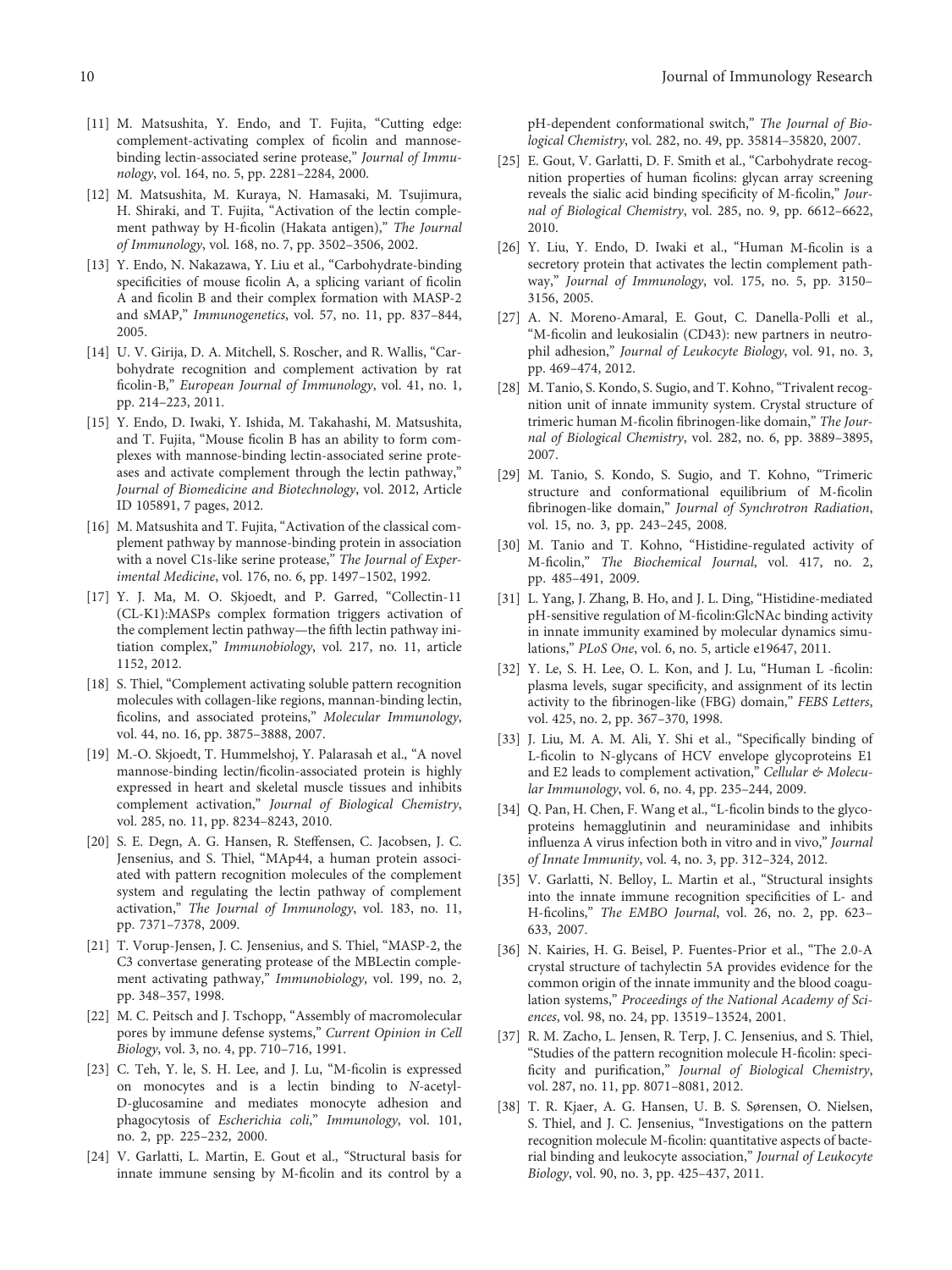- <span id="page-11-0"></span>[39] T. R. Kjaer, A. G. Hansen, U. B. S. Sørensen et al., "M-ficolin binds selectively to the capsular polysaccharides of Streptococcus pneumoniae serotypes 19B and 19C and of a Streptococcus mitis strain," Infection and Immunity, vol. 81, no. 2, pp. 452–459, 2013.
- [40] M. A. Bartlomiejczyk, A. S. Swierzko, A. Brzostek, J. Dziadek, and M. Cedzynski, "Interaction of lectin pathway of complement-activating pattern recognition molecules with mycobacteria," Clinical and Experimental Immunology, vol. 178, no. 2, pp. 310–319, 2014.
- [41] A. Verma, M. White, V. Vathipadiekal et al., "Human H-ficolin inhibits replication of seasonal and pandemic influenza A viruses," Journal of Immunology, vol. 189, no. 5, pp. 2478–2487, 2012.
- [42] E. Gout, C. Moriscot, A. Doni et al., "M-ficolin interacts with the long pentraxin PTX3: a novel case of cross-talk between soluble pattern-recognition molecules," The Journal of Immunology, vol. 186, no. 10, pp. 5815–5822, 2011.
- [43] A. L. Favier, E. Gout, O. Reynard et al., "Enhancement of Ebola virus infection via ficolin-1 interaction with the mucin domain of GP glycoprotein," Journal of Virology, vol. 90, no. 11, pp. 5256–5269, 2016.
- [44] K. Jensen, K. P. Lund, K. B. Christensen et al., "M-ficolin is present in Aspergillus fumigatus infected lung and modulates epithelial cell immune responses elicited by fungal cell wall polysaccharides,"Virulence, vol. 8, no. 8, pp. 1870–1879, 2017.
- [45] E. Stermann, M. Lacroix, E. Gout et al., "Molecular and functional characterization of the interaction of L-ficolin with Streptococcus pneumoniae," Immunobiology, vol. 217, no. 11, pp. 1188-1189, 2012.
- [46] A. M. Brady, J. J. Calix, J. Yu, K. A. Geno, G. R. Cutter, and M. H. Nahm, "Low invasiveness of pneumococcal serotype 11A is linked to ficolin-2 recognition of O-acetylated capsule epitopes and lectin complement pathway activation," The Journal of Infectious Diseases, vol. 210, no. 7, pp. 1155– 1165, 2014.
- [47] E. Vassal-Stermann, M. Lacroix, E. Gout et al., "Human L-ficolin recognizes phosphocholine moieties of pneumococcal teichoic acid," Journal of Immunology, vol. 193, no. 11, pp. 5699–5708, 2014.
- [48] Y. M. Ali, H. I. Kenawy, A. Muhammad, R. B. Sim, P. W. Andrew, and W. J. Schwaeble, "Human L-ficolin, a recognition molecule of the lectin activation pathway of complement, activates complement by binding to pneumolysin, the major toxin of Streptococcus pneumoniae," PLoS One, vol. 8, no. 12, article e82583, 2013.
- [49] Y. Aoyagi, E. E. Adderson, J. G. Min et al., "Role of L-ficolin/ mannose-binding lectin-associated serine protease complexes in the opsonophagocytosis of type III group B streptococci," The Journal of Immunology, vol. 174, no. 1, pp. 418–425, 2005.
- [50] M. Fujieda, Y. Aoyagi, K. Matsubara et al., "L-ficolin and capsular polysaccharide-specific IgG in cord serum contribute synergistically to opsonophagocytic killing of serotype III and V group B streptococci," Infection and Immunity, vol. 80, no. 6, pp. 2053–2060, 2012.
- [51] Y. Aoyagi, E. E. Adderson, C. E. Rubens et al.,"L-ficolin/mannose-binding lectin-associated serine protease complexes bind to group B streptococci primarily through N-acetylneuraminic acid of capsular polysaccharide and activate the complement pathway," Infection and Immunity, vol. 76, no. 1, pp. 179–188, 2008.
- [52] T. Hummelshøj, Y. J. Ma, L. Munthe-Fog et al., "The interaction pattern of murine serum ficolin-A with microorganisms," PLoS ONE, vol. 7, no. 5, article e38196, 2012.
- [53] A. Sahagún-Ruiz, L. C. D. Breda, M. M. Castiblanco Valencia et al., "Studies of the binding of ficolin-2 and ficolin-3 from the complement lectin pathway to Leptospira biflexa, Pasteurella pneumotropica and Diarrheagenic Escherichia coli," Immunobiology, vol. 220, no. 10, pp. 1177–1185, 2015.
- [54] C. Adler Sørensen, A. Rosbjerg, B. Hebbelstrup Jensen, K. A. Krogfelt, and P. Garred, "The lectin complement pathway is involved in protection against Enteroaggregative Escherichia coli infection," Frontiers in Immunology, vol. 9, article 1153, 2018.
- [55] J. Zhang, J. Koh, J. Lu et al., "Local inflammation induces complement crosstalk which amplifies the antimicrobial response," PLoS Pathogens, vol. 5, no. 1, article e1000282, 2009.
- [56] I. Foldi, T. Tornai, D. Tornai et al., "Lectin-complement pathway molecules are decreased in patients with cirrhosis and constitute the risk of bacterial infections," Liver International, vol. 37, no. 7, pp. 1023–1031, 2017.
- [57] U. Kessler, L. J. Schlapbach, P. Klimek, and S. M. Jakob, "Low L-ficolin associated with disease severity during sepsis in adult ICU patients," Liver International, vol. 37, no. 9, p. 1409, 2017.
- [58] M. Papp, "Response to low L-ficolin associated with disease severity during sepsis in adult ICU patients," Liver International, vol. 37, no. 9, p. 1410, 2017.
- [59] M. V. Carroll, N. Lack, E. Sim, A. Krarup, and R. B. Sim, "Multiple routes of complement activation by Mycobacterium bovis BCG," Molecular Immunology, vol. 46, no. 16, pp. 3367–3378, 2009.
- [60] F. Luo, X. Sun, Y. Wang et al., "Ficolin-2 defends against virulent mycobacteria tuberculosis infection in vivo, and its insufficiency is associated with infection in humans," PLoS One, vol. 8, no. 9, article e73859, 2013.
- [61] M. R. Hamed, R. J. P. Brown, C. Zothner et al., "Recombinant human L-ficolin directly neutralizes hepatitis C virus entry," Journal of Innate Immunity, vol. 6, no. 5, pp. 676– 684, 2014.
- [62] Y. Zhao, Y. Ren, X. Zhang et al.,"Ficolin-2 inhibits hepatitis C virus infection, whereas apolipoprotein E3 mediates viral immune escape," Journal of Immunology, vol. 193, no. 2, pp. 783–796, 2014.
- [63] T. Chen, Y. Hu, Q. Ding et al., "Serum ficolin-2 concentrations are significantly changed in patients with hepatitis B virus infection and liver diseases," Virologica Sinica, vol. 30, no. 4, pp. 249–260, 2015.
- [64] W. C. Chang, K. L. Hartshorn, M. R. White et al., "Recombinant chimeric lectins consisting of mannose-binding lectin and L-ficolin are potent inhibitors of influenza A virus compared with mannose-binding lectin," Biochemical Pharmacology, vol. 81, no. 3, pp. 388–395, 2011.
- [65] I. C. Michelow, M. Dong, B. A. Mungall et al., "A novel L-ficolin/mannose-binding lectin chimeric molecule with enhanced activity against Ebola virus," Journal of Biological Chemistry, vol. 285, no. 32, pp. 24729–24739, 2010.
- [66] Y. J. Ma, A. Doni, T. Hummelshøj et al., "Synergy between ficolin-2 and pentraxin 3 boosts innate immune recognition and complement deposition," The Journal of Biological Chemistry, vol. 284, no. 41, pp. 28263–28275, 2009.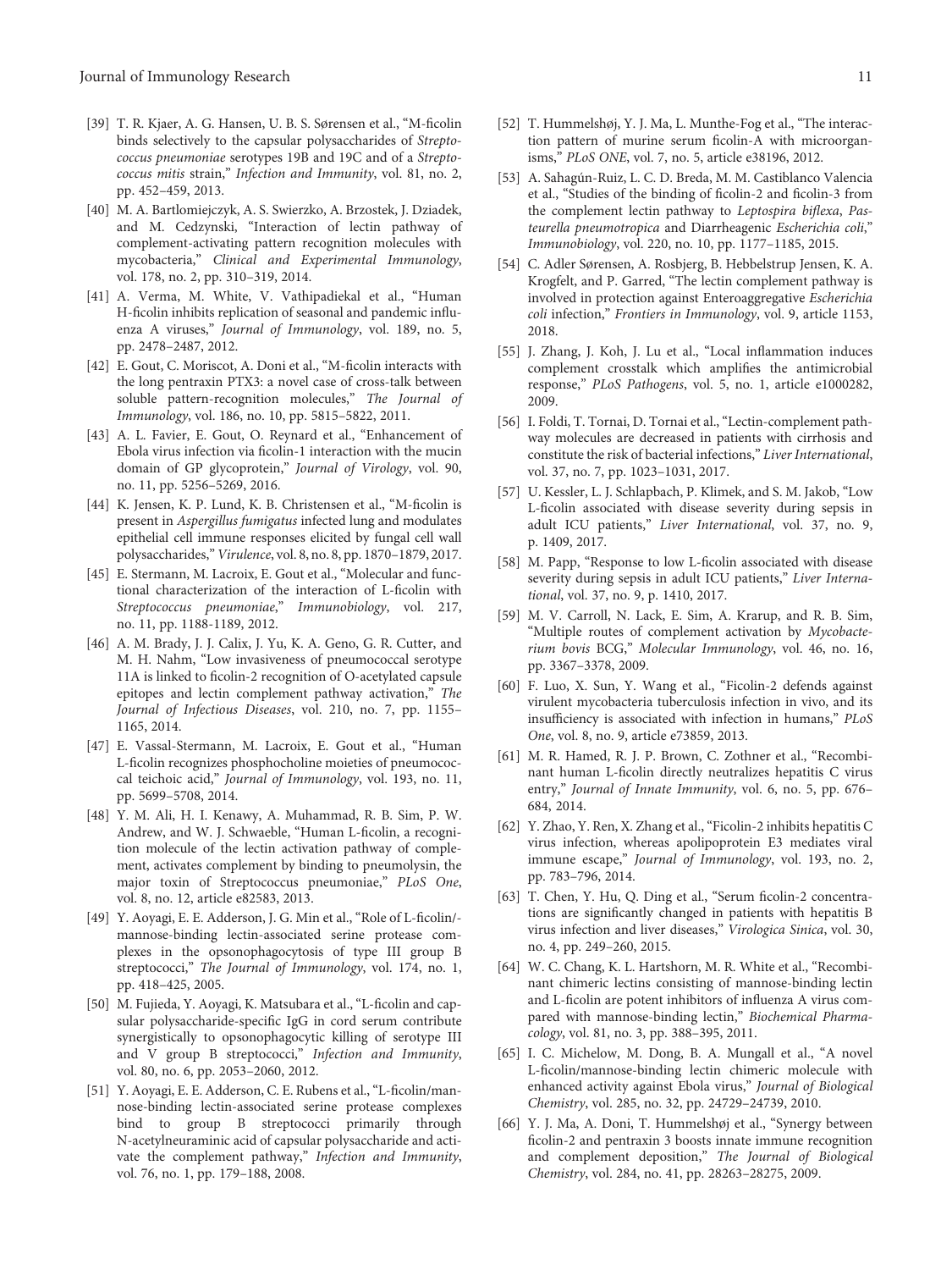- <span id="page-12-0"></span>[67] A. Rosbjerg, N. Genster, K. Pilely, M. O. Skjoedt, G. L. Stahl, and P. Garred, "Complementary roles of the classical and lectin complement pathways in the defense against Aspergillus fumigatus," Frontiers in Immunology, vol. 7, p. 473, 2016.
- [68] S. Bidula, D. W. Sexton, A. Abdolrasouli et al., "The serum opsonin L-ficolin is detected in lungs of human transplant recipients following fungal infections and modulates inflammation and killing of Aspergillus fumigatus," Journal of Infectious Diseases, vol. 212, no. 2, pp. 234–246, 2015.
- [69] N. Genster, E. Præstekjær Cramer, A. Rosbjerg, K. Pilely, J. B. Cowland, and P. Garred, "Ficolins promote fungal clearance in vivo and modulate the inflammatory cytokine response in host defense against Aspergillus fumigatus," Journal of Innate Immunity, vol. 8, no. 6, pp. 579–588, 2016.
- [70] M. Osthoff, A. Wojtowicz, F. Tissot et al., "Association of lectin pathway proteins with intra-abdominal Candida infection in high-risk surgical intensive-care unit patients. A prospective cohort study within the fungal infection network of Switzerland," The Journal of Infection, vol. 72, no. 3, pp. 377–385, 2016.
- [71] I. D. S. Cestari, A. Krarup, R. B. Sim, J. M. Inal, and M. I. Ramirez, "Role of early lectin pathway activation in the complement-mediated killing of Trypanosoma cruzi," Molecular Immunology, vol. 47, no. 2-3, pp. 426–437, 2009.
- [72] I. Evans-Osses, E. A. Ansa-Addo, J. M. Inal, and M. I. Ramirez, "Involvement of lectin pathway activation in the complement killing of Giardia intestinalis," Biochemical and Biophysical Research Communications, vol. 395, no. 3, pp. 382–386, 2010.
- [73] E. Sosoniuk, G. Vallejos, H. Kenawy et al., "Trypanosoma cruzi calreticulin inhibits the complement lectin pathway activation by direct interaction with L-Ficolin," Molecular Immunology, vol. 60, no. 1, pp. 80–85, 2014.
- [74] M. Tsujimura, T. Miyazaki, E. Kojima et al., "Serum concentration of Hakata antigen, a member of the ficolins, is linked with inhibition of Aerococcus viridans growth," Clinica Chimica Acta, vol. 325, no. 1-2, pp. 139–146, 2002.
- [75] A. Krarup, U. B. S. Sorensen, M. Matsushita, J. C. Jensenius, and S. Thiel, "Effect of capsulation of opportunistic pathogenic bacteria on binding of the pattern recognition molecules mannan-binding lectin, L-ficolin and H-ficolin," Infection and Immunity, vol. 73, no. 2, pp. 1052–1060, 2005.
- [76] M. Michalski, A. St Swierzko, J. Lukasiewicz et al., "Ficolin-3 activity towards the opportunistic pathogen, Hafnia alvei," Immunobiology, vol. 220, no. 1, pp. 117–123, 2015.
- [77] A. S. Świerzko, M. A. Bartłomiejczyk, A. Brzostek et al., "Mycobacterial antigen 85 complex (Ag85) as a target for ficolins and mannose-binding lectin," International Journal of Medical Microbiology, vol. 306, no. 4, pp. 212–221, 2016.
- [78] M. R. White, S. Tripathi, A. Verma et al., "Collectins, H-ficolin and LL-37 reduce influence viral replication in human monocytes and modulate virus-induced cytokine production,"Innate Immunity, vol. 23, no. 1, pp. 77–88, 2017.
- [79] S. Bidula, D. W. Sexton, M. Yates et al., "H-ficolin binds Aspergillus fumigatus leading to activation of the lectin complement pathway and modulation of lung epithelial immune responses," Immunology, vol. 146, no. 2, pp. 281–291, 2015.
- [80] R. R. Plovsing, R. M. G. Berg, L. Munthe-Fog et al., "Alveolar recruitment of ficolin-3 in response to acute pulmonary inflammation in humans," Immunobiology, vol. 221, no. 5, pp. 690–697, 2016.
- [81] I. Cestari and M. I. Ramirez, "Inefficient complement system clearance of Trypanosoma cruzi metacyclic trypomastigotes enables resistant strains to invade eukaryotic cells," PLoS One, vol. 5, no. 3, article e9721, 2010.
- [82] N. Genster, O. Østrup, C. Schjalm, T. Eirik Mollnes, J. B. Cowland, and P. Garred, "Ficolins do not alter host immune responses to lipopolysaccharide-induced inflammation in vivo," Scientific Reports, vol. 7, no. 1, p. 3852, 2017.
- [83] Y. Endo, N. Nakazawa, K. Kanno et al., "Establishment of three lineages of ficolin-deficient mice and their phenotypes," International Immunology, vol. 22, supplement, p. 57, 2010.
- [84] Y. M. Ali, N. J. Lynch, K. S. Haleem et al., "The lectin pathway of complement activation is a critical component of the innate immune response to pneumococcal infection," PLoS Pathogens, vol. 8, no. 7, article e1002793, 2012.
- [85] S. Bidula, D. W. Sexton, and S. Schelenz, "Serum opsonin ficolin-A enhances host-fungal interactions and modulates cytokine expression from human monocyte-derived macrophages and neutrophils following Aspergillus fumigatus challenge," Medical Microbiology and Immunology, vol. 205, no. 2, pp. 133–142, 2016.
- [86] S. Schelenz, N. Kirchhof, S. Bidula, R. Wallis, and D. W. Sexton, "Opsonizing properties of rat ficolin-A in the defence against Cryptococcus neoformans," Immunobiology, vol. 218, no. 4, pp. 477–483, 2013.
- [87] Y. J. Ma, H. J. Kang, J. Y. Kim, P. Garred, M. S. Lee, and B. L. Lee, "Mouse mannose-binding lectin-A and ficolin-A inhibit lipopolysaccharide-mediated pro-inflammatory responses on mast cells," BMB Reports, vol. 46, no. 7, pp. 376–381, 2013.
- [88] F. Chen, Q. Liu, Y. Xue et al., "Ficolin-A enhances inhibition of the C-terminal 19 kDa region of merozoite surface protein-1 of Plasmodium berghei using test in vivo," Iranian Journal of Parasitology, vol. 8, no. 1, pp. 33–39, 2013.
- [89] T. Xiang, T. Xiang, G. Liu, W. A. Dai, Z. Q. Li, and F. Chen, "Study on Ficolin-A against infection of Plasmodium berghei in mouse model," Zhongguo Ji Sheng Chong Xue Yu Ji Sheng Chong Bing Za Zhi, vol. 32, no. 1, pp. 42–45, 2014.
- [90] P. Sharma, A. Sharma, A. L. Vishwakarma, P. K. Agnihotri, S. Sharma, and M. Srivastava, "Host lung immunity is severely compromised during tropical pulmonary eosinophilia: role of lung eosinophils and macrophages," Journal of Leukocyte Biology, vol. 99, no. 4, pp. 619–628, 2016.
- [91] Y. Endo, M. Takahashi, D. Iwaki et al., "Mice deficient in ficolin, a lectin complement pathway recognition molecule, are susceptible to Streptococcus pneumoniae infection," Journal of Immunology, vol. 189, no. 12, pp. 5860–5866, 2012.
- [92] T. Hummelshøj, L. Munthe-Fog, H. O. Madsen, and P. Garred, "Functional SNPs in the human ficolin (FCN) genes reveal distinct geographical patterns," Molecular Immunology, vol. 45, no. 9, pp. 2508–2520, 2008.
- [93] C. G. Ammitzbøll, T. R. Kjær, R. Steffensen et al., "Non-synonymous polymorphisms in the FCN1 gene determine ligand-binding ability and serum levels of M-ficolin," PLoS One, vol. 7, no. 11, article e50585, 2012.
- [94] F. Haerynck, K. van Steen, T. Cattaert et al., "Polymorphisms in the lectin pathway genes as a possible cause of early chronic Pseudomonas aeruginosa colonization in cystic fibrosis patients," Human Immunology, vol. 73, no. 11, pp. 1175–1183, 2012.
- [95] A. B. W. Boldt, M. I. N. Sanchez, E. R. S. Stahlke et al., "Susceptibility to leprosy is associated with M-ficolin